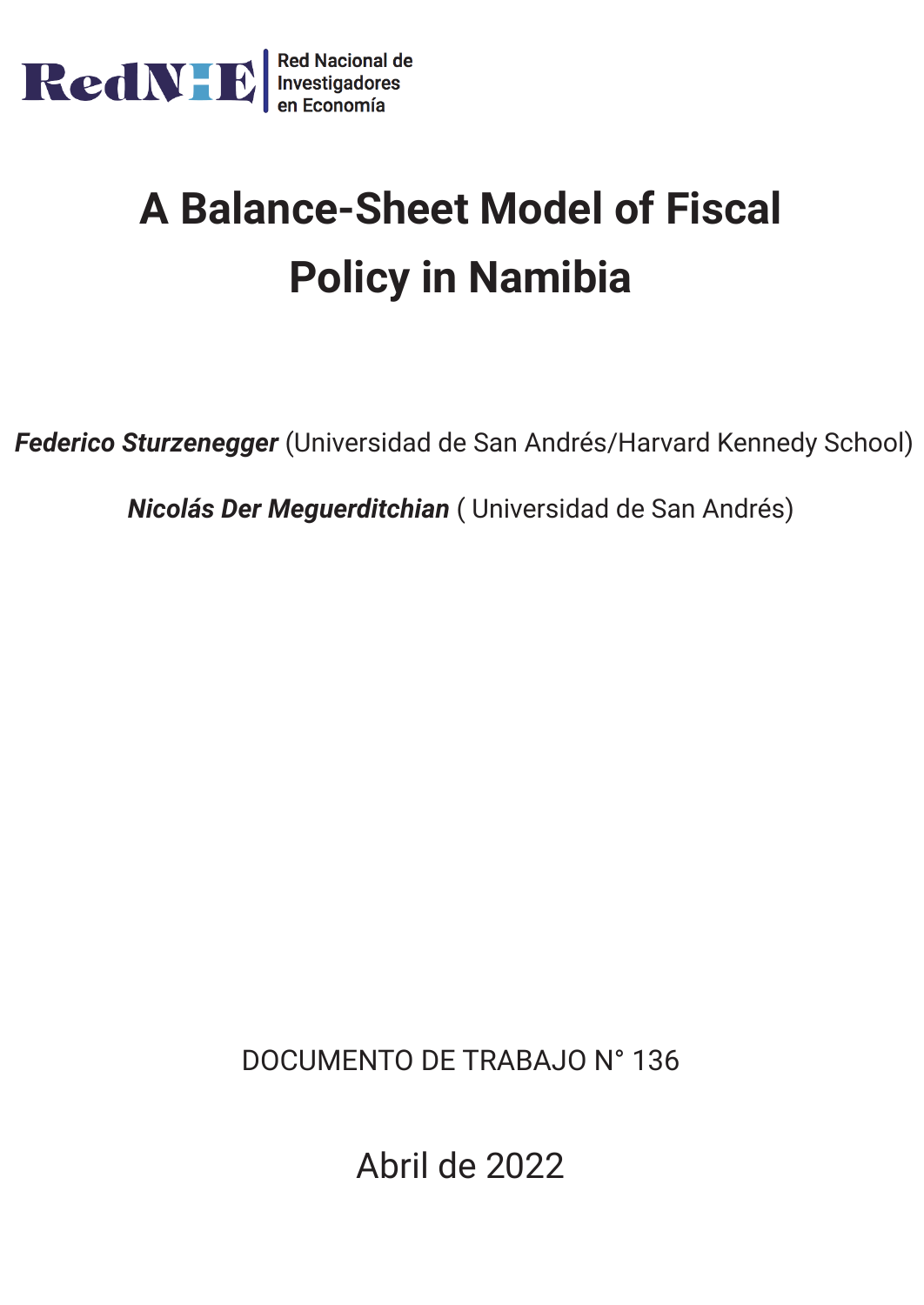Los documentos de trabajo de la RedNIE se difunden con el propósito de generar comentarios y debate, no habiendo estado sujetos a revisión de pares. Las opiniones expresadas en este trabajo son de los autores y no necesariamente representan las opiniones de la RedNIE o su Comisión **Directiva** 

The RedNIE working papers are disseminated for the purpose of generating comments and debate, and have not been subjected to peer review. The opinions expressed in this paper are exclusively those of the authors and do not necessarily represent the opinions of the RedNIE or its Board of Directors.

### Citar como:

Sturzenegger, Federico y Nicolás Der Meguerditchian (2022). A Balance-Sheet Model of Fiscal Policy in Namibia. *Documento de trabajo RedNIE N°136.*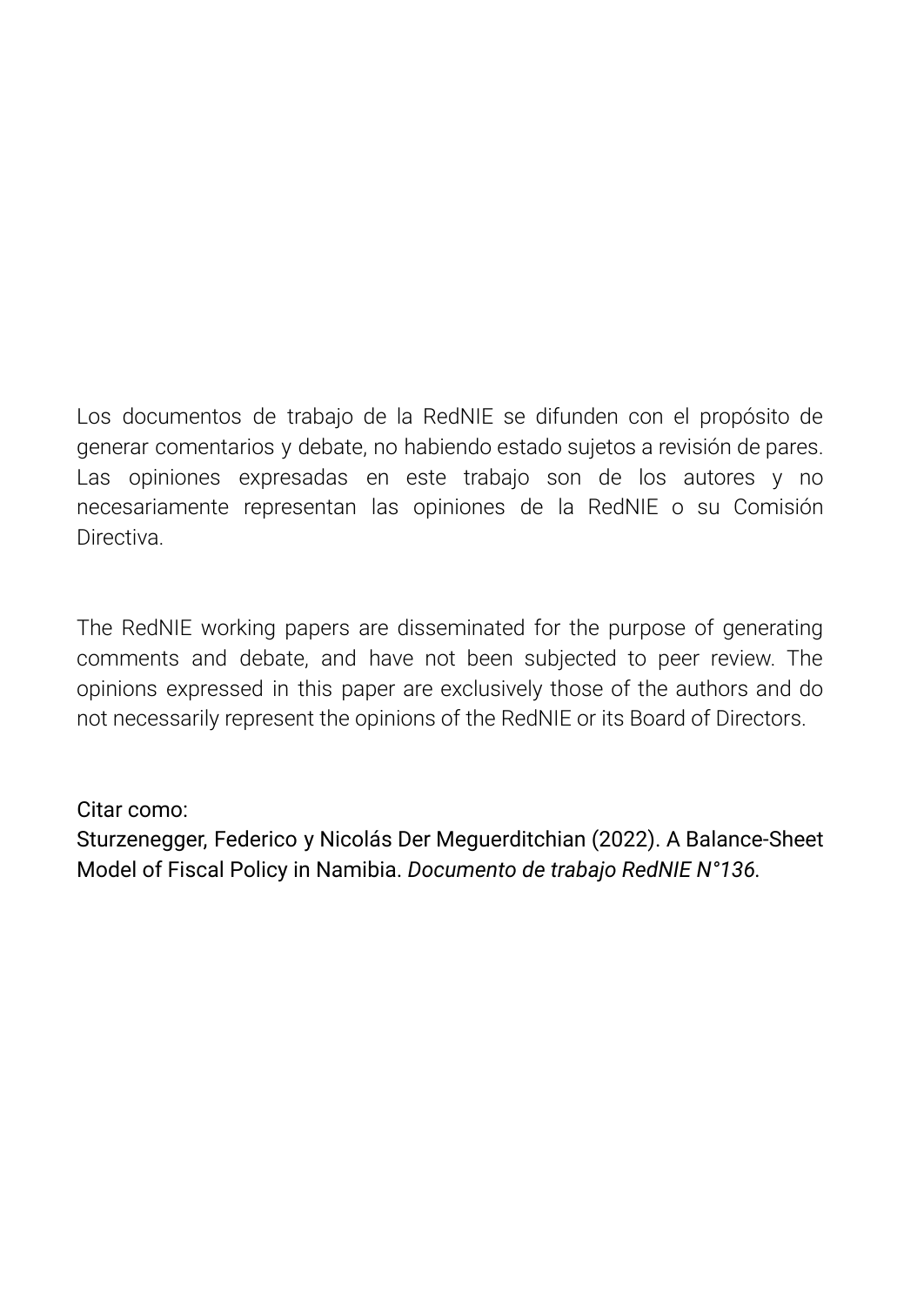## **A Balance-Sheet Model of Fiscal Policy in Namibia<sup>1</sup>**

Federico Sturzenegger<sup>2</sup> Nicolás Der Meguerditchian<sup>3</sup>

#### **Abstract**

The issue of debt sustainability has been the focus of continued theoretical and practical interest over the years. In emerging markets, much of the debate has focused on explicit government liabilities, which, while relevant, only represents a small share of government´s liabilities. In contrast the balance-sheet approach estimates all government assets (the most important being the net present value of taxes) and liabilities (the most important being the net present value of expenditures) to compute the government´s net worth. In this paper we apply this methodology to study fiscal sustainability in Namibia. We find that, currently, the Namibian government´s net worth is tilted sharply to the left. We simulate the impact of two types of shocks, a depreciation of the real exchange rate and an additional GDP growth, and find that both produce a further deterioration of the government's balance sheet. Finally, we ask about what type of policies would allow the government to recover the fiscal sustainability and show that, for example, a partial freeze in public salaries allows to recover fiscal sustainability very quickly.

<sup>1</sup> This paper is part of Harvard´s Growth Lab Project in Namibia. We thank our colleagues there, particularly Patricio Goldstein, Miguel Angel Santos, Ricardo Hausmann and Frank Muci for useful suggestions.

<sup>2</sup> Universidad de San Andrés and Harvard Kennedy School.

<sup>3</sup> Universidad de San Andrés.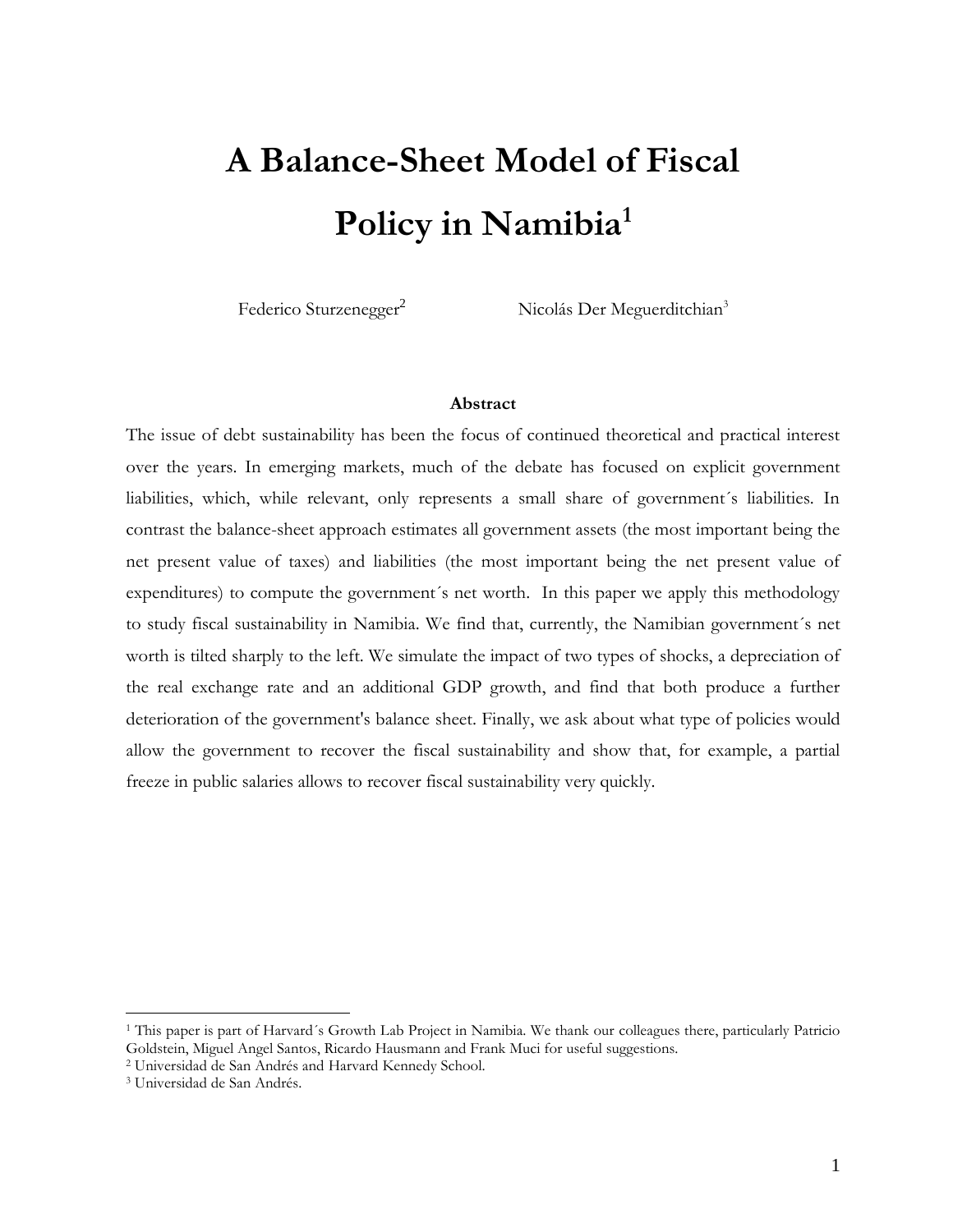#### *I. Introduction*

The issue of debt sustainability has been the focus of continued theoretical and practical interest over the years. As the asset class of sovereign debt has become deeper, the tools to assess sustainability have remained at the forefront of the public policy debate in emerging economies. The recent surge in debt ratios around the world as a result of Covid-19 has added an additional sense of urgency to the debate and has brought the issue to most advanced economies. In these, the debate centers on whether low interest rates  $(r \leq g)$  can allow us to give away with the concept of sustainability altogether. Barro (2020), Cochrane (2020) and Svensson (2020) argue not, while Blanchard (2019) presents a more nuanced and positive view.

In spite of all this debate the concept of debt sustainability remains elusive. Wyplosz (2011) puts it nicely: fiscal solvency is a "known unknown", and assessing it is "mission impossible". The reason is straightforward: fiscal sustainability has to do with expectations about future policy outcomes which are always difficult to assess.

Buiter (2002) argues that the sustainability concept is meaningless, because, at the end of the day, budget constraints always hold. If so by debt sustainability we mean a situation in which debt is paid without resorting to defaults or the erosion of its real value through inflation. But where do we establish a limit for inflation dilution before we consider the debt unsustainable? With all these questions in mind, a recent survey by Abbas, Piencowzki, and Rogoff (2019) reviews the literature in its current state.

Closer to the objective of this paper, we notice that in emerging markets debt, much of the debate focuses on *explicit* government *liabilities,* government issued debt and its ratio to GDP. The key insight of this paper is that these liabilities, while relevant, usually represent a small share of actual government liabilities: indeed, as an indicator of fiscal solvency, they are relatively uninformative – and possibly misleading– if not matched with the asset side of the government's balance sheet. Much in the same way as in corporate finance, where no debt analysis is done without taking into consideration the asset side of the corporation's balance sheet and its revenue generating potential, a fiscal sustainability analysis should factor in the value of financial and real government assets as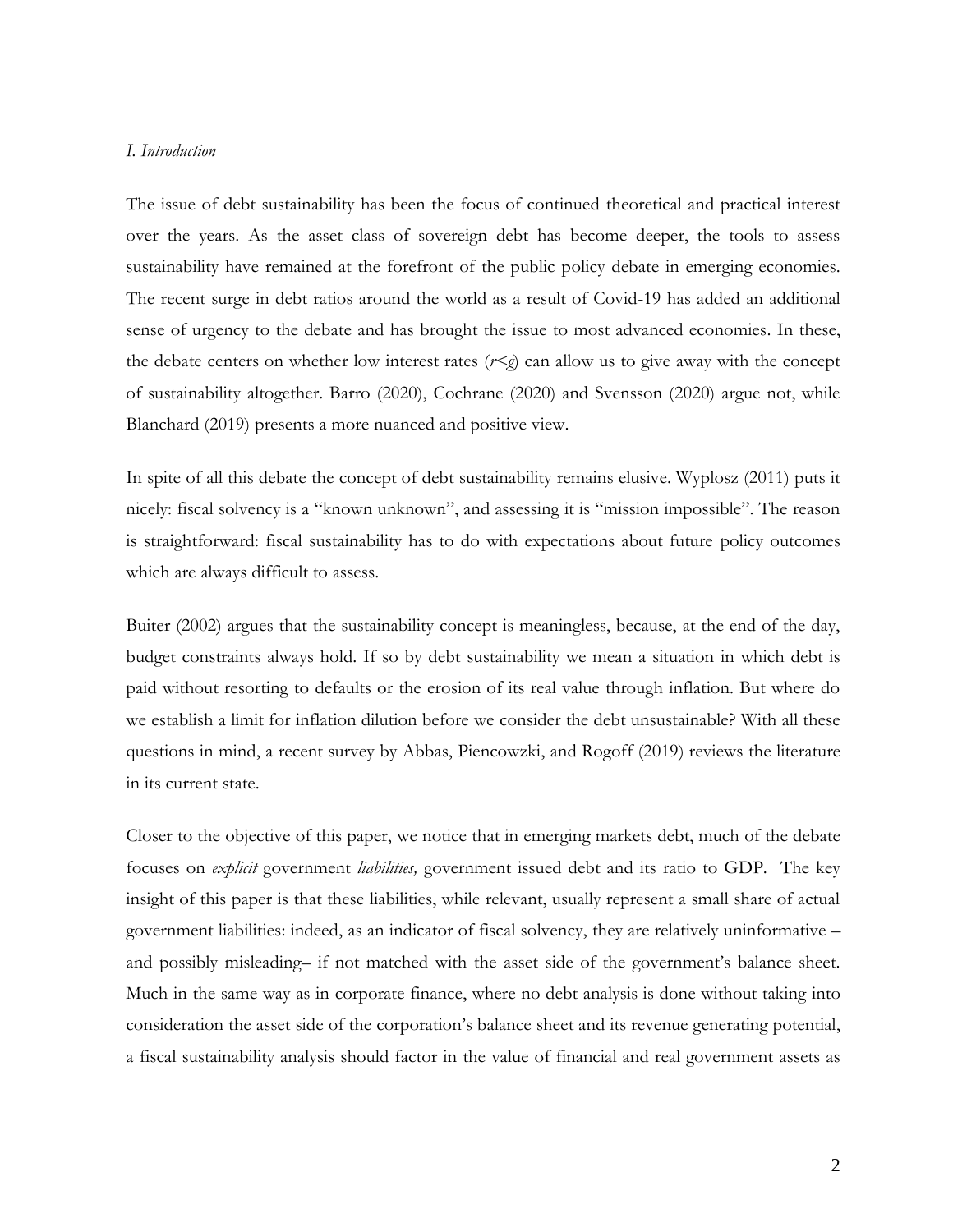well as the present value of future tax collection. Furthermore, among the government's liabilities, explicit government liabilities such as debt, are probably a very small fraction of government's obligations that include public sector wages, pension payments and transfers.

These non-debt liabilities and assets may be affected by changes in many variables. For example, when considering the real exchange rate, they may be impacted in a way that dwarfs the effect on the explicit liabilities which are typically the focus of attention. With this in mind, this paper contributes proposes a balance-sheet approach that, as illustrated by the practical applications included here, may radically alter the results from traditional sustainability evaluations –and, more generally, the perception of a country's fiscal vulnerability.

Levy Yeyati and Sturzenegger (2021) produce a methodology that is both operational and replicable, and that could complement the standard sustainability assessments regularly conducted by governments and market practitioners. This paper reviews the conceptual issues that distinguish the new approach from the traditional ones and highlights the different implications it yields in terms of the country's currency imbalances and its response to growth and real exchange rate shocks.

Intuitively, while fiscal liabilities (most notably, pensions and wages that comprise the largest part of current expenditure in most developing economies) are largely denominated in the domestic currency, taxes collected on the tradable sector of the economy are in part "foreign-currency indexed" –particularly so in the case of commodity exporters where a significant share of the exported production is owned by the government. In that case, once the whole balance sheet effect is computed, by diluting the value of domestic currency liabilities while enlarging the resource base, a real depreciation may enhance the net worth of the government even in partially dollarized economies or for government that issued foreign currency debt. More generally, the vulnerability and response to shocks associated with a given debt level and structure computes differently once the fiscal surplus is broken into its individual components, and the effect of the shocks is estimated on *all* asset and liability items. Understanding this response is useful to discuss the optimal denomination of foreign debt, we come back to this at the end.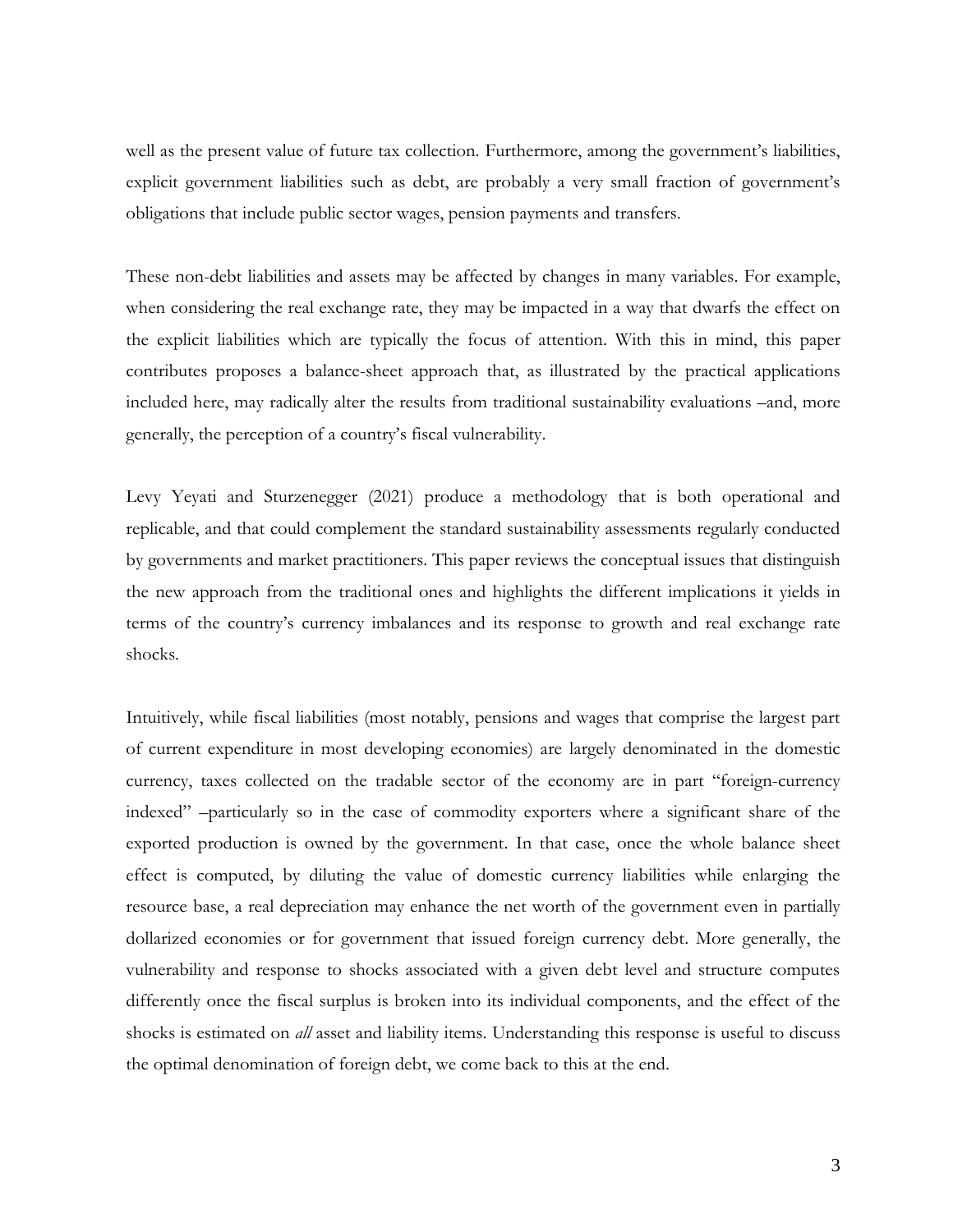Measuring debt sustainability by relating debts to assets (rather than to the more traditional debtto-GDP ratio) allows to fully include the effects of changes that have an impact on the asset side of the balance sheet of the government with relatively little impact on debt ratios in the short run. A growth shock, for example, affects the balance sheet by changing the value of future taxes and future expenditures. We can then assess the elasticity of net worth to growth to answer the question of whether growth can help a specific country get out of a debt problem, a question that is key to current policy decisions in southern Africa.

The paper is organized as follows. Section II provides a brief survey of the related literature. Section III presents the Levy-Yeyati, Sturzenegger (2021) balance sheet approach and describes the methodology. Section IV applies the methodology to the case of Namibia. Section V concludes.

#### *II. Sustainability and solvency: what's in the menu?*

 $\overline{a}$ 

Determining fiscal sustainability, namely, the government's ability to repay existing obligations over the indefinite future, presents a daunting task that cannot be addressed in the form of simple summary indicators. Governments will claim that they can make the payments and generate the needed primary surpluses to do so even when history or common sense tends to suggest that the attainable surplus depends on growth, interest rates, and real exchange rate, factors that are largely beyond the control of the government in the short run and on which forecasts by the parties involved often disagree.

Hence, assessing debt sustainability is as much an art as it is a science, and can be tackled through a wide range of alternative methodologies. Abbas, Piencowzki, and Rogoff (2019) and Chalk and Hemming (2000) provide excellent surveys of the traditional approaches and their practical application to developing economies. <sup>4</sup> The purpose of this section is not to provide a new survey

<sup>4</sup> See, Bohn (1995), Díaz Alvarado et al. (2004) and Mendoza and Oviedo (2004), Brumm, Kotlikoff**,** and Kubler (2020)**,** Hasanhodzi (2020) and Sergeyev and Mehrotra (2020) for alternative developments.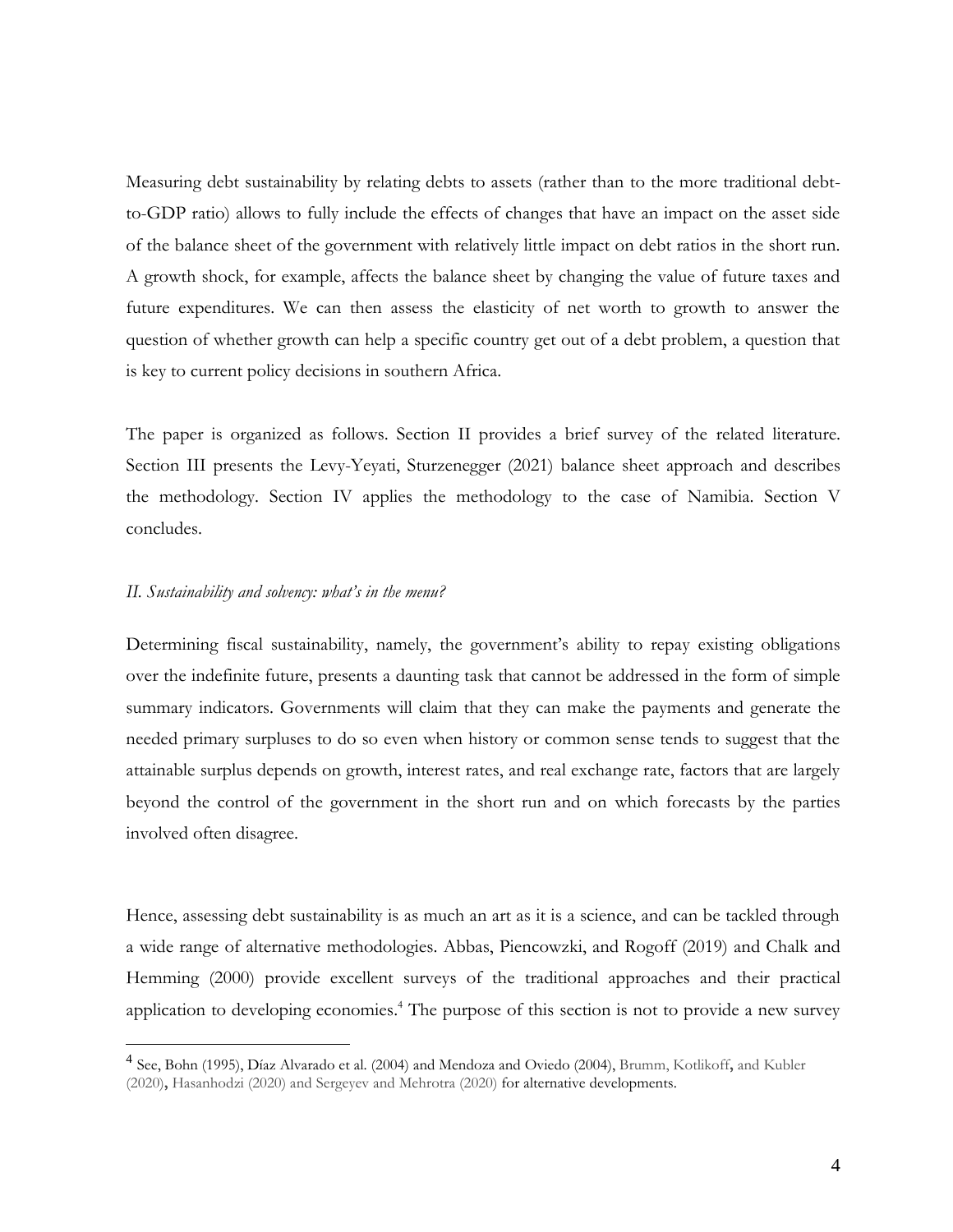of this growing literature, but rather to cover three key aspects on the subject: i) the basic intertemporal approach, which gives a rule of thumb to evaluate sustainability under the assumption that the economy is in its steady state; ii) the link between the exchange rate and sustainability in the traditional approach; and iii) the link between sustainability and the volatility of key drivers such as growth and financial market conditions.

#### *The Basic Intertemporal Approach<sup>5</sup>*

We start from a basic debt accumulation equation ignoring, for the time being, the distinction between local currency and foreign currency debt (that is, we assume all debt is in local currency):

$$
D_{t+1} - D_t = i_{t+1}D_t - P_{t+1}
$$

where  $P_{t+1}$  is primary surplus of period t+1,  $D_{t+1}$  is the total end-of-period t+1 public debt stock, and  $i_{t+1}$  is period t+1 interest rate.

Dividing both sides by GDP and rearranging, we obtain

$$
d_{t+1} = \frac{(1+i_{t+1})}{(1+g_{t+1})} d_t - p_{t+1}
$$

where lower case letters denote ratios to GDP and  $g_{t+1}$  is the GDP growth rate from period t to period t+1.

Substituting forward and imposing the "no Ponzi game condition" that the present value of future debt as a percentage of GDP value must converge to zero, we obtain the present value budget constraint:

<sup>5</sup> This section draws on Blanchard (1990) and Chalk and Hemming (2000).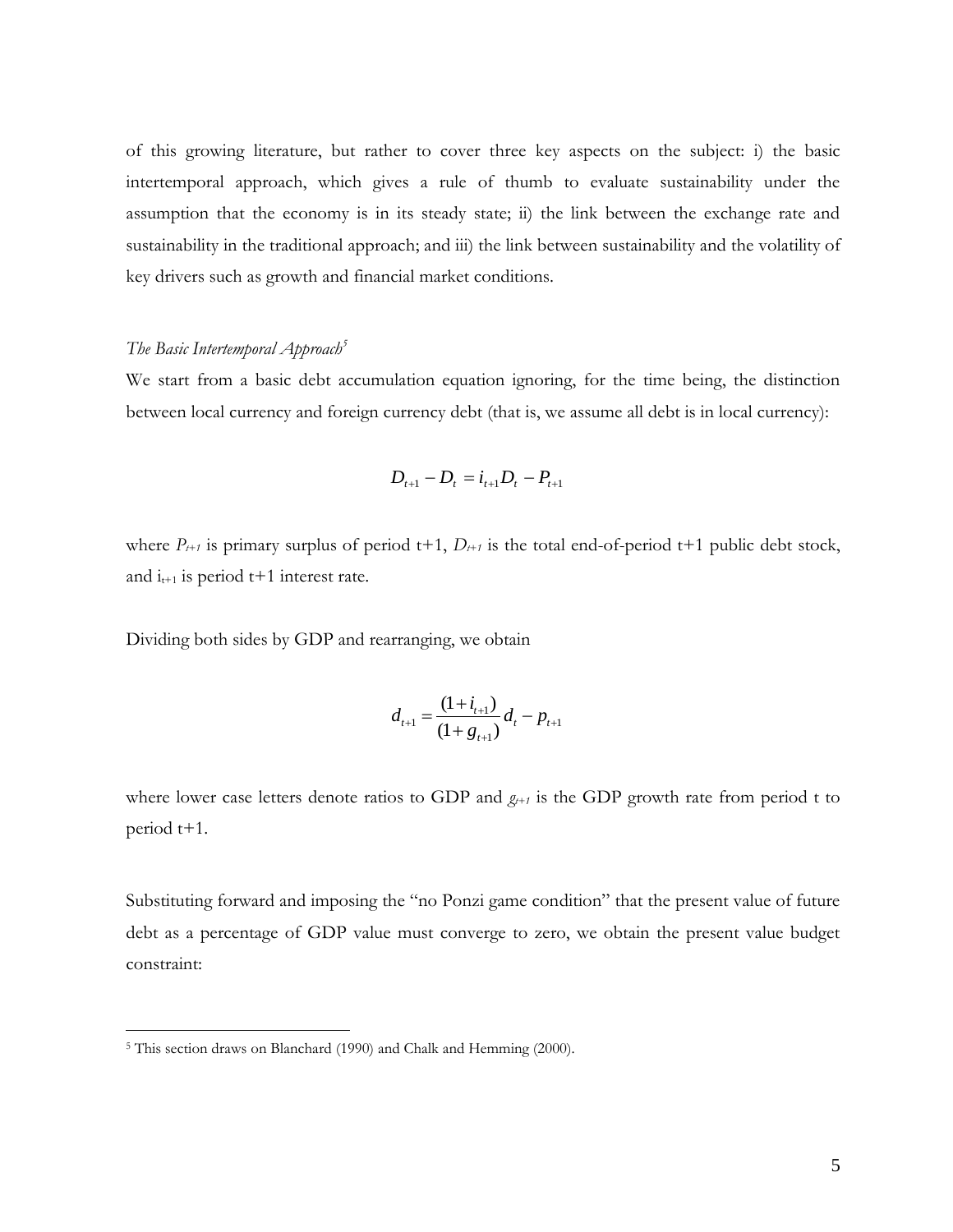$$
d_{t} = \sum_{v=0}^{\infty} R_{t+1,v} p_{t+1+v}
$$
\n(1)

$$
R_{t+1,v} \equiv \prod_{s=0}^{v} \frac{1+g_{t+1+s}}{1+i_{t+1+s}}
$$
. This just says that the debt stock has to equal the present value of

future primary surpluses.

In what sense is (1) a "debt sustainability condition"? Other than imposing the no-Ponzi-games condition —which follows from the very basic idea that individuals holding government debt will not allow the government to run a "Ponzi game" in which debt is rolled over forever—, we have derived equation (1) using only accounting identities. Here, the present value budget constraint simply tells us that there must be consistency between today's debt stock and the projected path of primary surpluses, interest rates, and growth, but not how this consistency is to be achieved. This could be done, for example, by adjusting the present debt stock through a restructuring, or diluting it through inflation (which raises nominal growth relative to interest rates and hence the discount factor *R*). Hence, the present value budget constraint is a condition on future required primary surpluses only if one assumes that the government wants to avoid these other ways of adjusting, that is, if the current debt stock as well as the path of *g* and *i* are taken to be exogenously fixed, rather than endogenously determined –at least partially– by government choices.

However, even when this assumption is made, the present value budget constraint imposes little "discipline" in the sense that there are infinitely many primary surplus paths that will make the equation hold. Whether debt is sustainable or not boils down to the question of whether at least some sustainable path is feasible. How do we know if this is the case? In essence, three approaches have been suggested and applied in practice.

First, one can impose "discipline" artificially, by way of a thought experiment, pretending that the economy is in steady state, and considering only flat primary surplus paths –in what is usually referred to as "static sustainability analysis". Thus, assuming that the interest rate and GDP growth rate are constant, equation (1) becomes: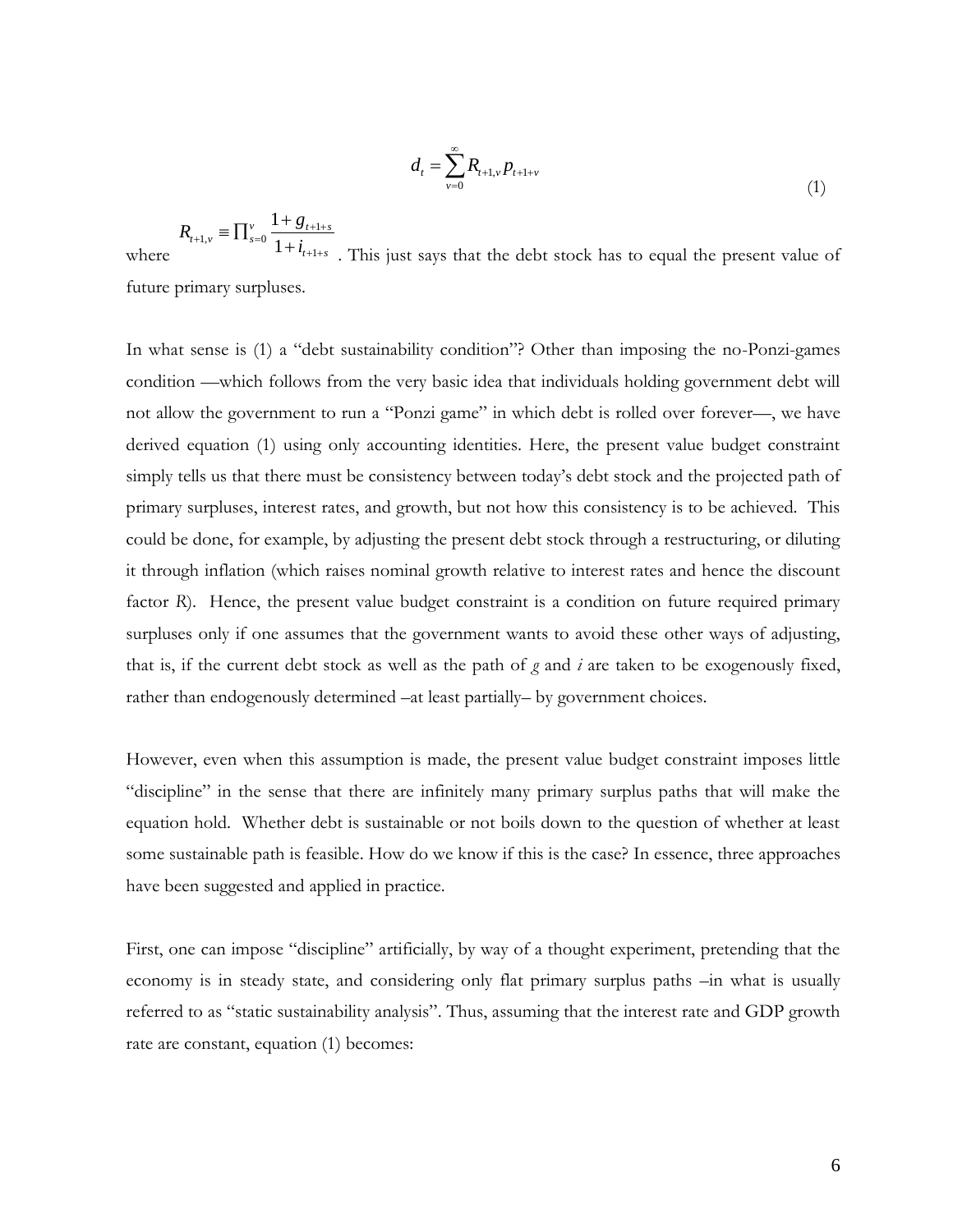$$
d_{t} = \sum_{v=0}^{\infty} \left( \frac{1+g}{1+i} \right)^{v+1} p_{t+1+v}
$$
\n(2)

If, in addition, we assume the primary surplus to be constant over time, we obtain:

$$
p = d_t \left[ \frac{1+i}{1+g} - 1 \right] = d_t \left[ \frac{i-g}{1+g} \right] \quad 0 < \frac{1+g}{1+i} < 1 \tag{3}
$$

which gives the level of primary surplus that makes the current debt sustainable (or stable as a share of GDP, to be more precise), a measure that can be computed very easily. While (3) is a useful rule of thumb, the underlying static sustainability approach is incomplete, as it does not deal with possible uncertainty regarding GDP and interest rate paths (even though the analysis can be done assuming the future values for growth and the interest rate), and it abstracts from complications that arise if a portion of the debt is in foreign currency –two issues to which we return later in the paper.

In addition, one implication of static sustainability analysis is that it delivers something stronger that we actually need, namely, a primary surplus path that not only makes the debt sustainable, but also keeps it constant at its current level. However, there is no reason to assume that the current debt-to-GDP ratio is optimal.<sup>6</sup>

In practice, this problem can be dealt with in two ways. One approach is a more flexible version of the static one, in which equation (3) is used to calculate the required long-run primary surplus, while the short and medium run debt dynamics that might lead to that long run are modeled explicitly, assuming alternative short and medium term transition paths for interest rates, growth, and the primary surplus. This is the way in which debt sustainability analysis has traditionally been conducted by country authorities and international institutions such as the IMF (Chalk and Hemming, 2000).

<sup>6</sup> Additionally, this framework is silent about the practical feasibility of the "sustainable" primary surplus.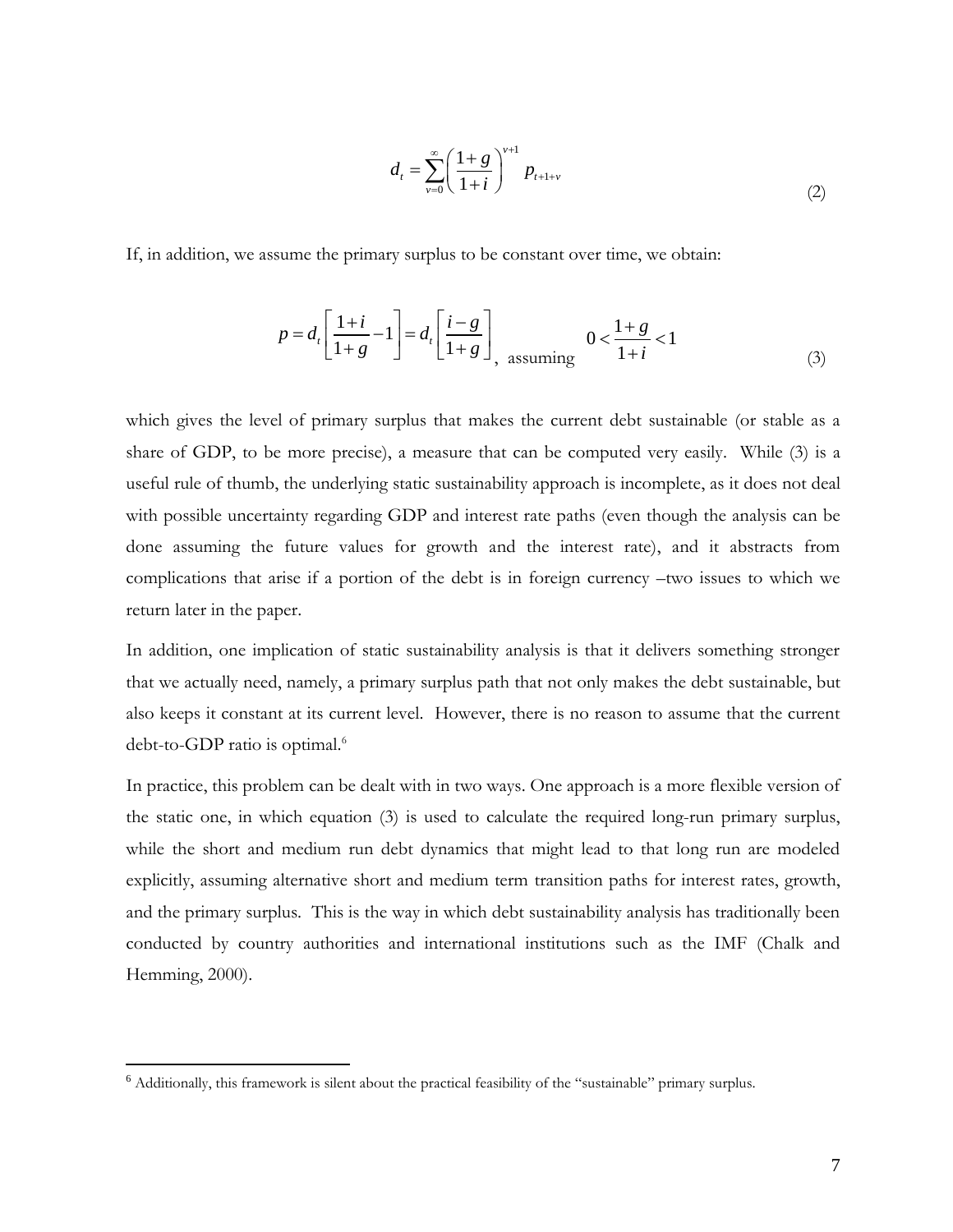An alternative approach, based on Bohn (1998) has recently been applied to developing countries (IMF 2003a, Abiad and Ostry, 2005), modeling explicitly the primary surplus as a function of control variables such as the debt stock, the growth rate and the interest rate using historical data. In turn, fiscal sustainability is assessed by comparing the present value of fitted primary surpluses (predicted based on projected values of the controls) with the debt outstanding. The advantage of this approach is that it systematizes the historical evidence and models fiscal accounts more realistically; its disadvantage is that it assumes that the ability of the authorities or the country to generate primary surpluses will be the same in the future as it was in the past, ruling out the exceptional fiscal performance that is sometimes observed in the face of crises or after crises –as the Greek recent case exemplifies–. Therefore, while this approach may be a reasonable starting point if the goal is to assess the sustainability of the *current* policies, it may be unduly pessimistic about the government's adjustment capacity in the event of a crisis.<sup>7</sup>

#### *How does a devaluation affect fiscal sustainability in the traditional approach? 8*

Because the currency composition of debt may differ from that of GDP or government resources, it is critical for our analysis to keep track of the denomination of debt in foreign and domestic currency. Ignoring the distinction between end of period and period average exchange rates, and focusing on the real exchange rate as the relative price of tradables and non-tradables, the debt to GDP ratio *d* can be expressed as:

$$
d = \frac{D + eD^*}{Y + eY^*},\tag{4}
$$

where *e* is the real exchange rate (defined as the price of non-tradable goods relative to tradable goods), *D* is debt payable in domestic currency, *D\** is debt payable in foreign currency, *Y* is output of non-tradables, and *Y\** is output of tradables.

Mismatches between debt and output currency composition can result in a substantial impact of real exchange rate variations on the debt ratio. At one extreme, consider the case of an indebted

<sup>&</sup>lt;sup>7</sup> See Abiad and Ostry (2005) for refinements of the endogenous primary surplus approach which attempt to address this objection.

<sup>8</sup> This section closely follows Calvo, Izquierdo and Talvi (2003).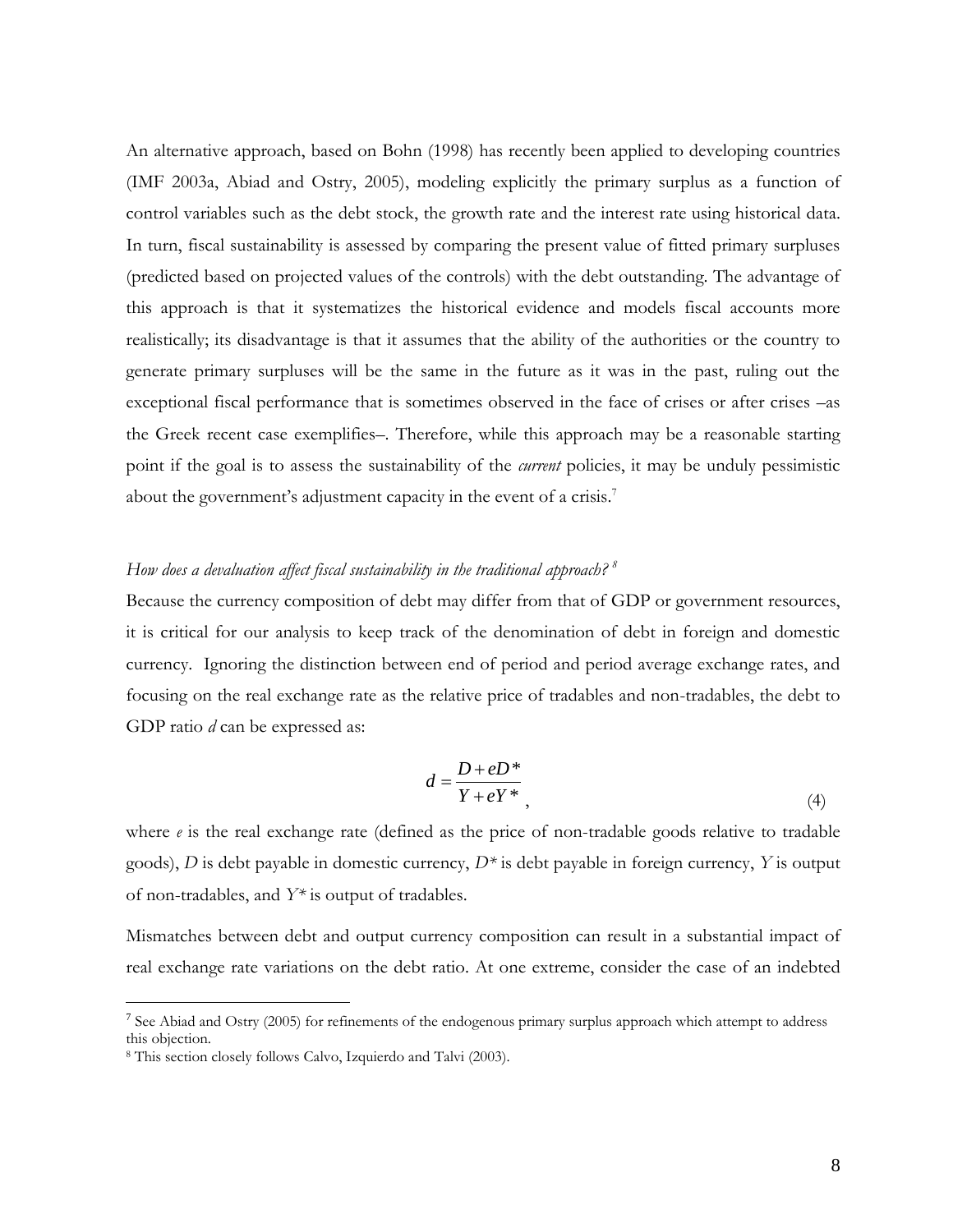closed economy where output is denominated in non-tradables, and all debt is foreign denominated, i.e.  $d = eB^* / Y$ . At the other extreme, suppose  $(B/eB^*) / (Y/eY^*) = 1$ , so that the composition of debt and output is perfectly matched. In the latter case, a real depreciation has no effect on the debt ratio; in the former case, it raises it one to one. Calvo et al (2003) illustrate this point by estimating the effects of 50% real depreciation in a selected group of emerging economies. Using 1998 debt stocks and focusing on the relative price adjustment—i.e. assuming that interest rates on public debt and GDP growth remain unchanged—they argue that the debt ratio would have jumped from 36.5 percent of GDP to 50.8 in dollarized Argentina, whereas it would have barely moved in non-dollarized Chile (from 17.3 percent to 18.7 percent), and while the level of dollarization is low in southern African countries, understanding the response of debt ratios to real exchange rate changes remains useful to understand the optimal denomination of debt.

This analysis, however, is partially silent on the response of fiscal accounts as a result of a real devaluation. While it recognizes that a certain fraction of GDP –hence, of tax revenues– are foreign currency linked, it abstracts from the fact that the main public liability (in turn, the main fiscal outlays) is not associated with the service of explicit debt but rather with spending promises, most of which, particularly wages and pensions, are quoted in domestic currency and tend to be diluted in a high depreciation-high inflation scenario. As long as wages and pensions lag behind prices in their adjustment to the new exchange rate, we should expect the higher debt service to be partially offset (or, in some cases, even outweighed) by the improvement in the primary surplus as a result of the devaluation.<sup>9</sup> The approach of this paper takes this effect fully into account.

#### *Dealing with Uncertainty*

 $\overline{a}$ 

From the previous discussion, it is clear that projected paths of output, interest rates, real exchange rates –as well as any additional determinant of the primary surplus– is critical for a fiscal sustainability assessment. How can one deal with the uncertainty surrounding these projections?

 $9$  Note that, even if real wages (measured in CPI units) are kept constant, fiscal revenues, often proportional to the nominal GDP, will tend to outpace wages to the extent that the tradable component of GDP exceeds that of the consumption basket.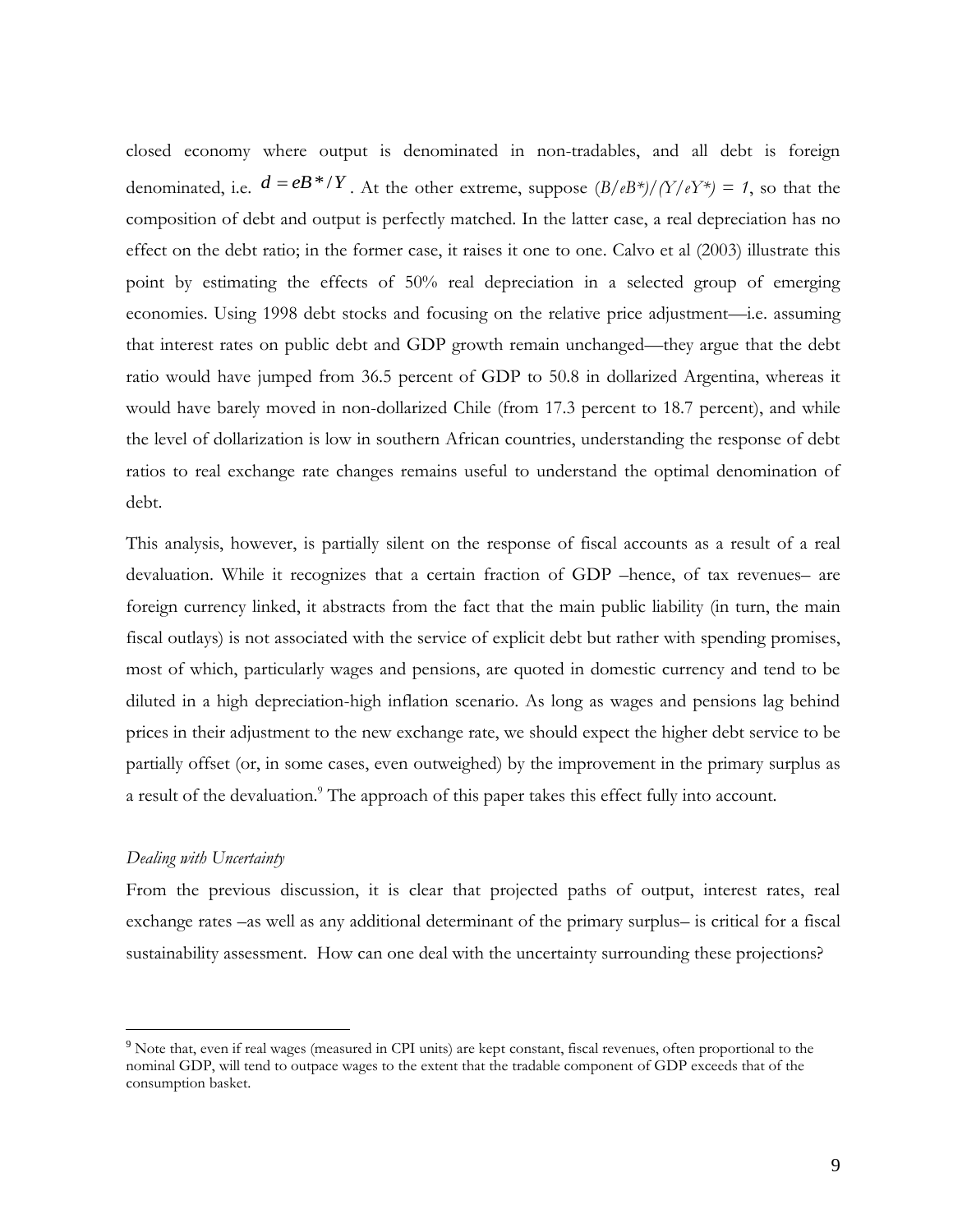Two broad approaches have been applied in practice. The first one, popular among practitioners, consist in subjecting a particular debt sustainability scenario to "stress tests" that assume alternative extreme paths for the critical variables. These stress tests answer whether the debt would still be sustainable if, say, there is a sharp rise in international interest rates, a dramatic deterioration of terms of trade, or a sudden economic slowdown. In order to choose a "reasonably" adverse scenario, one can calibrate (permanent and transitory) shocks based on the stochastic behavior of the relevant variables in the past. The International Monetary Fund has extensively used this approach in recent years, and refined it in several ways (IMF, 2005c).

Although this approach is useful in giving a sense of the sensitivity of the debt sustainability analysis to a range of plausible scenarios, it falls short of using the whole joint distribution of shocks. Specifically, it disregards correlations among shocks, as well as the joint dynamic response of the relevant policy variables. In response to these shortcomings, a number of authors have recently attempted to estimate the variance-covariance structure of the shocks and used these estimates to generate probabilistic forecasts of debt dynamics. These forecasts can then be used to estimate the probability that the debt ratio rise beyond a pre-specified threshold.

The approaches taken in these papers differ —in particular, with respect to whether and how the government's behavior is modeled. However, most of them share the basic methodological perspective: a vector autoregression is estimated to simulate the main exogenous drivers of debt dynamics, fiscal policy is treated as endogenous (either by including the primary balance in the vector autoregression, or by separately estimating a policy reaction function), and a probability distribution of the debt ratio is generated using Monte Carlo simulations. The results can be presented in highly intuitive ways; for example, Ferrucci and Penalver (2003) and Celasun, Debrun and Ostry (2006) use "fan-charts" familiar from the inflation forecasting literature to illustrate the distribution of paths of debt ratios, whereas Garcia and Rigobón (2004) report impulse-response charts to illustrate the trajectory of debt ratios in response to a variety of shocks—in the spirit of "stress tests" but on more solid econometric grounds. To varying degrees, these new approaches encompass and enrich the more traditional ones. A different strand, borrowing from the financial literature, has tried to extend the now standard Value at Risk approach to the case of a central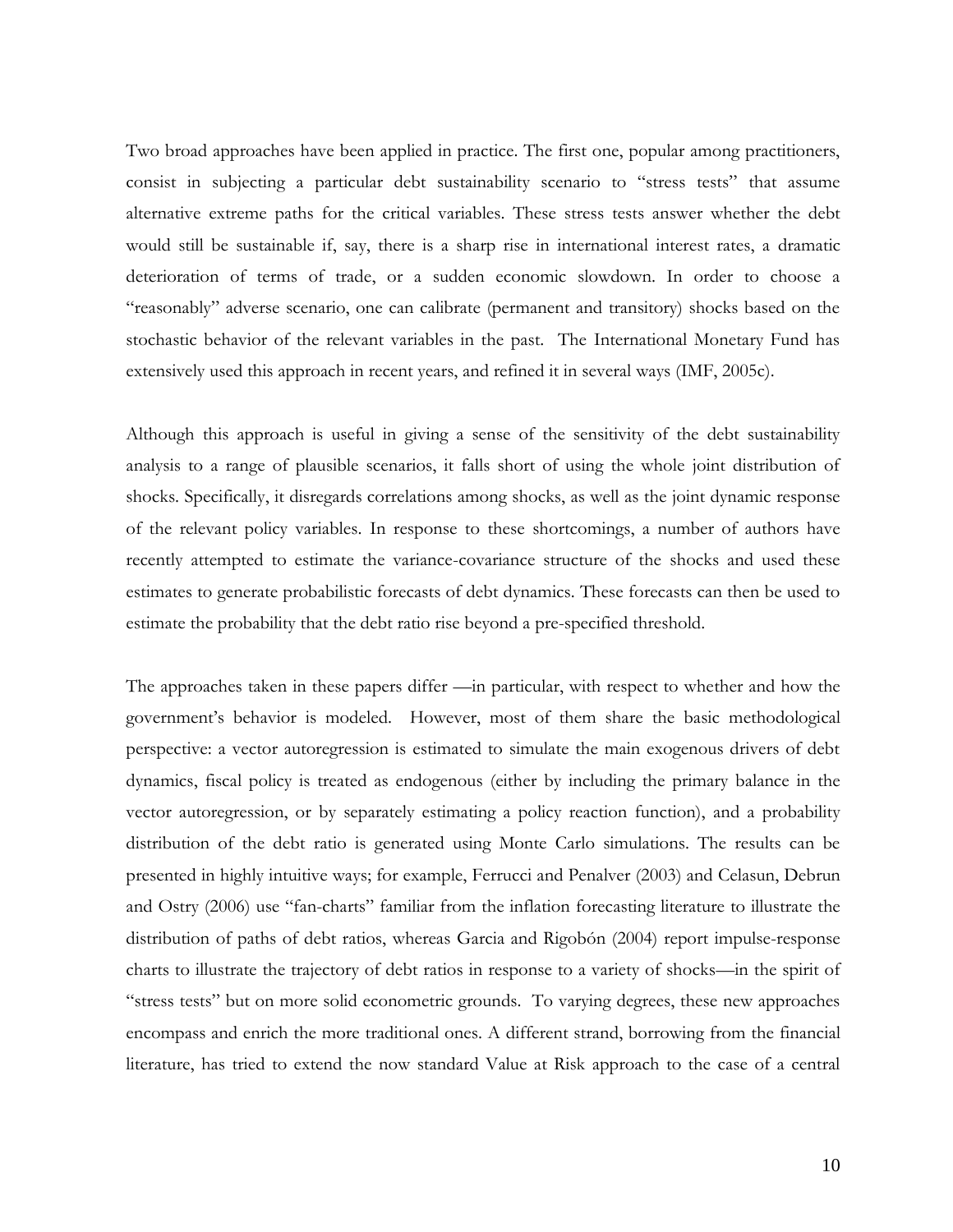bank (Blejer and Schumacher, 1998) or, closer to our agenda, to fiscal accounts (Barnhill and Kopits, 2003).

With the exception of the static approach, all of these models pay due attention to the concept of vulnerability that stresses the importance of the negative tail of the distribution of the relevant variable –typically, the debt ratio–, in contrast with the emphasis on the expected (average) level placed by the traditional sustainability analysis. All of these models, however, relate debt ratios to either reduced forms of the underlying future primary surplus or, at best, to the composition of *explicit* liabilities (documented debt stocks).

#### *III. The Balance sheet approach*

 $\overline{a}$ 

In a recent analysis of sovereign debt statistics (which included the Americas as well as some other key emerging and developed economies), Cowan et al (2006) unveiled a number of cases in which governments have made an effort to bring their debt numbers closer to the net worth concept underlying the balance sheet approach. Brazil, for example, reports only net public debt, that is, debt net of international reserves. Mexico computes a net debt number by netting some offbalance sheet assets. Canada, in turn, reports a debt figure net of public assets, where the latter includes both liquid assets and other computable government claims such as student loans.<sup>10</sup> Finally, the US also reports a net debt concept.

Perhaps the clearer example in this regard is New Zealand, which, in compliance with the Public Finance Act of 1989 (Part III), must prepare annual consolidated financial statements in accordance with generally accepted accounting practices.<sup>11</sup> New Zealand's approach falls short of

<sup>&</sup>lt;sup>10</sup> In an early precedent, Buiter (1985) has suggested that items typically excluded by the conventional approach should be an integral part of sustainability analysis,

<sup>11</sup> Specifically, they must include, in addition to financial statements, a statement of borrowings, a statement of no used expenses and capital expenditures, a statement of emergency expenses and capital expenditure, a statement of trust money administered by department and offices of Parliament, and any additional information and explanations needed to fairly reflect the consolidated financial operation and its financial position. They must also include the government's interest in all Crown entities, all organizations, state enterprises, parliament and the Reserve Bank of New Zealand, as well as that of any other entity whose financial statement must be consolidated into the financial statements of the Government to comply with generally accepted accounting practice.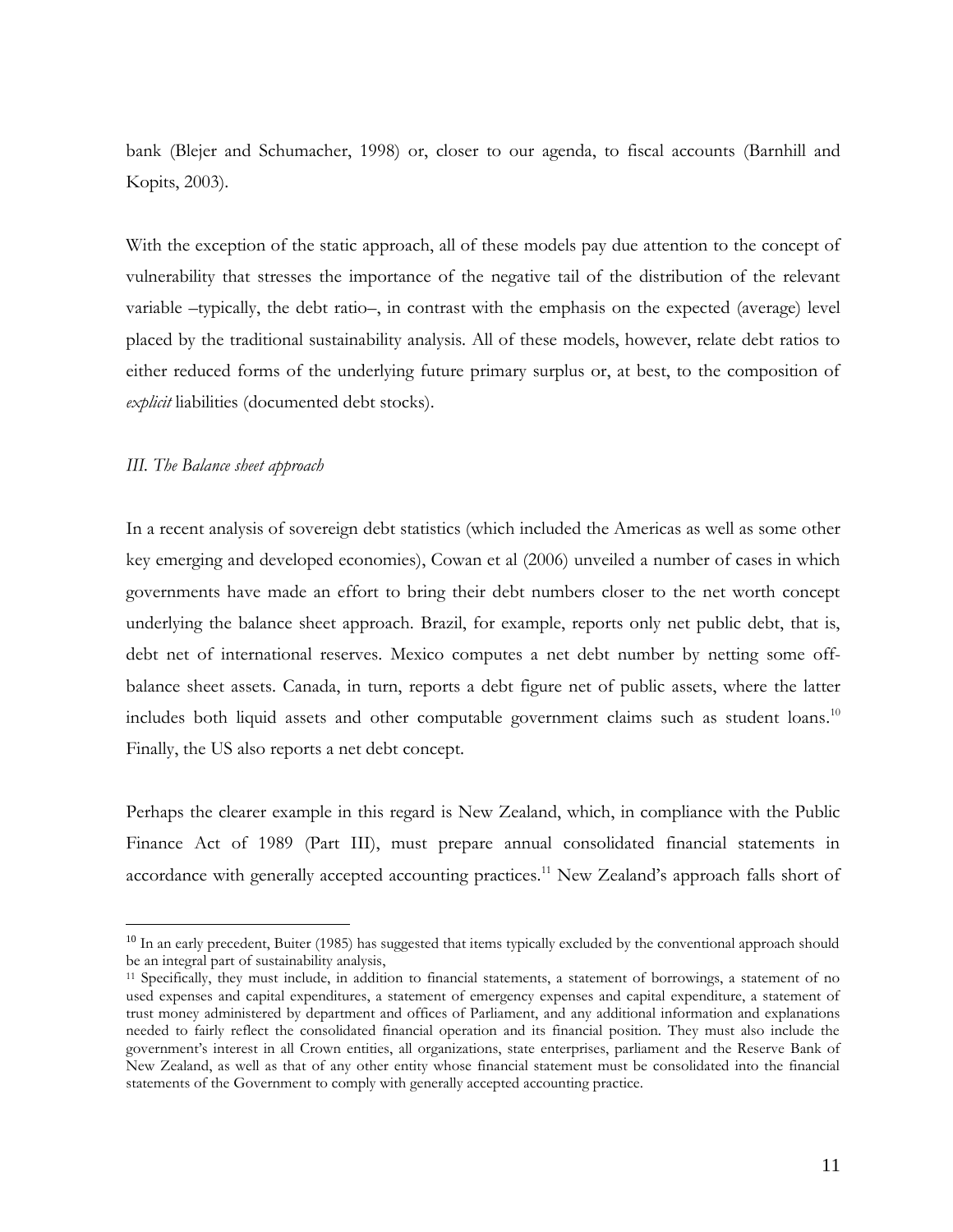the comprehensive net worth concept that we use here in that, while it considers liquid and physical *assets* –including items such as public roads or the national library that may be considered of little "redeeming value"– it ignores the present value of future government resources –less straightforward to value but economically more important. It does come closer to our approach on the liability side, where they add the actuarial value of pension fund liabilities.

With the exception of New Zealand, it seems that governments accept that assets that have the necessary liquidity (reserves), were issued with an equivalent collateral (debt operations) or are one off deviations from normal behavior (Mexico's financial losses due to the 1995 bank bailout) should be netted out from the debt stock figure. In line with this, and to make debt numbers more coherent across countries, Cowan et al (2005) propose three debt concepts: one in which government debt held by the central bank is netted out, a second in which foreign currency reserves are netted out, and a third one (to attain comparability between countries that have and have not privatized their social security system) where the assets of privatized social security funds are netted out (under the assumption that these assets approximate the values of liabilities that the government will not have under a private regime whereas they exist when the system has not been privatized). At any rate, all these attempts are only halfway efforts that, while closer to a true depiction of the debt situation, fall short of providing a summary statistic of fiscal sustainability.

Table 1 presents a scheme of Levy-Yeyati and Sturzenegger´s (2021) government balance sheet and the resulting net worth. Measuring each of these components is not straightforward and entails methodological decisions. For example: Should physical assets be treated as "marketable" in the sense that they can be used to finance liabilities? Should debt be valued at face or market value? Should contingent liabilities be taken at their actuarial value? Should the cash flow of stateowned-enterprises (SOE) –which typically includes a subsidy component–, social security or tax revenue be extended forward assuming today's legislation?<sup>12</sup> Last but not least, given that the balance sheet is the present value of future flows, what discount rate should be used to do such discounting?

 $12$  This appears to be the natural choice if sustainability is to be mixed under the current policy mix. Stress tests on net worth based on specific policy changes can be used to complement the analysis.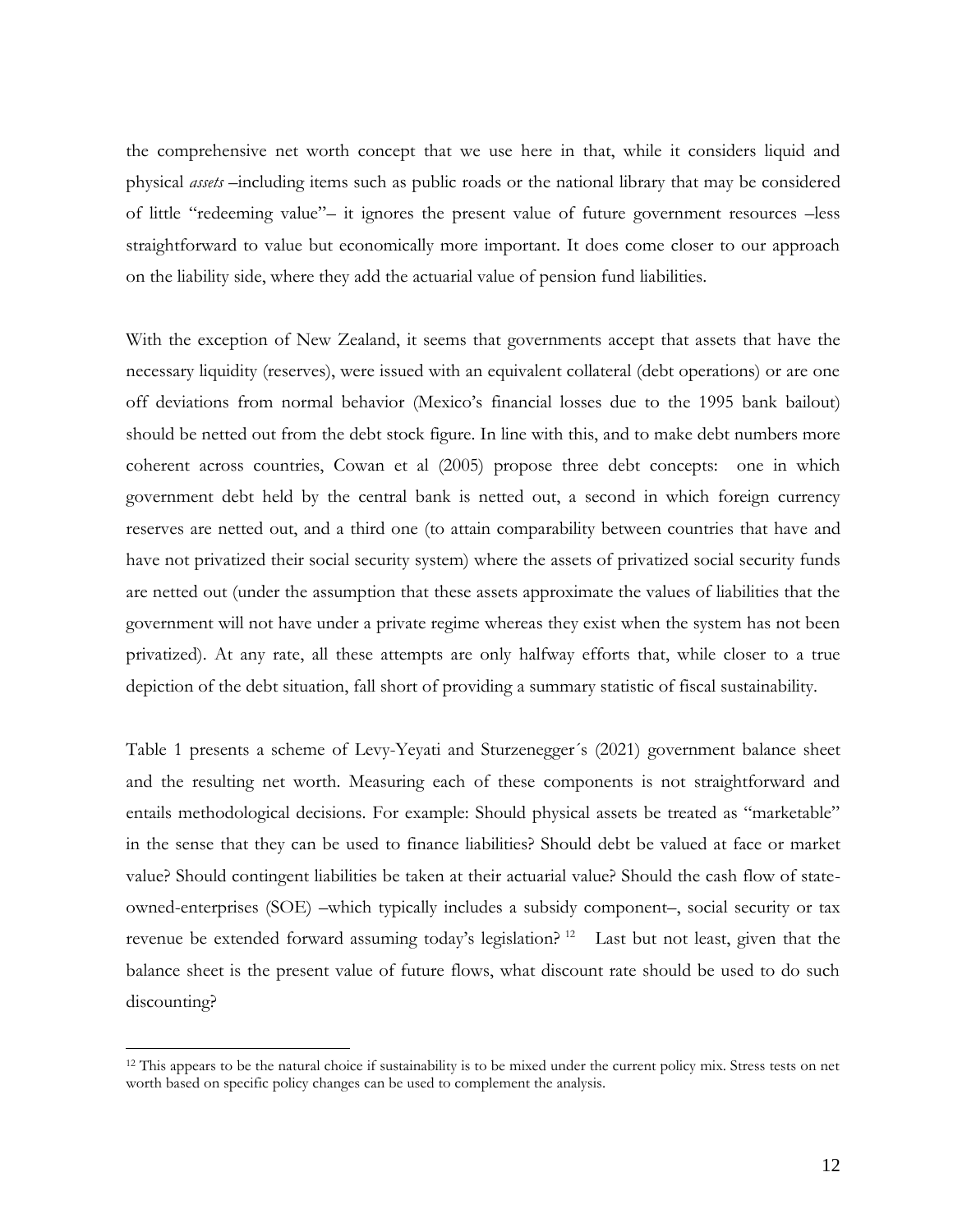| Assets                 | Liabilities                   |  |
|------------------------|-------------------------------|--|
| <b>Liquid Assets</b>   | <b>Explicit Liabilities</b>   |  |
| <b>Physical Assets</b> | <b>Contingent Liabilities</b> |  |
| NPV of taxes           | (NPV Social Security)         |  |
| Net worth of SOE       | (NPV Health insurence)        |  |
|                        | (NPV Other expenditures)      |  |
|                        | Net Worth                     |  |

Table 1. The Balance Sheet

The implementation of this methodology follows directly from the balance sheet in Table 1. The measurement of each of its components merits some comment. Within the asset side, liquid assets should be measured at their current market value. Because many countries have actually run down significantly their reserve levels at times –and more generally because they are liquid assets that can be disposed of almost immediately at any point in time– we choose to include the full value of reserves in our estimation of the value of assets. While physical assets are also valued at market value, to the extent that they are assets that may be disposed of, we choose not to include physical assets that are unlikely to be sold on short notice at a reasonable price (roads, government buildings, IMF quotas, etc). Finally, the net worth of SOEs should come from its approximate market value whenever there is one.

Importantly, the main component of the asset side is also the most difficult to evaluate: the net present value of taxes. To compute it, we need to estimate a future path of tax revenues. To simplify our discussion, we deliberately abstract from potential changes in tax policy (unless known), and take the current tax structure as given and constant looking ahead. This means we discuss the sustainability of the *current known path* of fiscal policy. More precisely, we estimate how tax revenues respond to key exogenous variables, project revenues as a function of the (projected) evolution of these variables and discount the revenue flow to obtain its present value. Regarding the liability side, with the exception of liabilities with a predetermined cash flow such as net social security outlays and debt payments (which are computed separately), government spending is estimated as before, as a function of a few exogenous variables.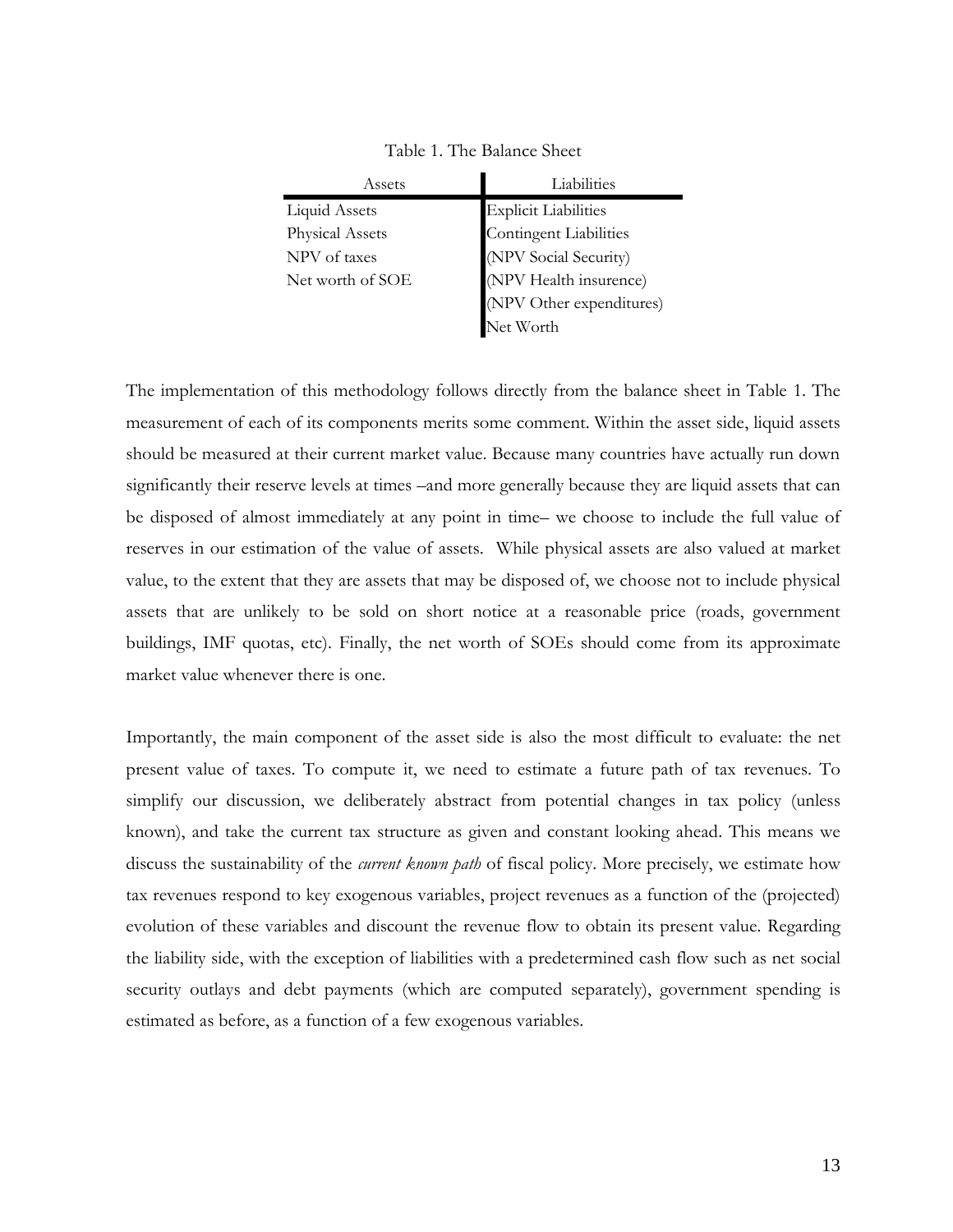The methodology consists of the following four steps:

- 1. Define a set of exogenous variables (in our example, GDP, the real exchange rate, terms of trade and the international interest rate) and estimate a model that simulates their future evolution. 13
- 2. Estimate response functions for specific components of income and expenditures; in our case, standard OLS regressions of revenues and spending items on the exogenous variables of choice.
- 3. Generate paths for the exogenous variables bootstrapping the VAR residuals and simulate income and expenditure flows by plugging the simulated paths for the exogenous variables in the revenue and spending functions obtained in (2). Then compute the primary surplus.
- 4. Add the predetermined cash flows to obtain the government's cash flow, and discount everything to compute the government's net worth (the net present value of the government's cash flows) for each simulated path to obtain a distribution of net worth that represents the summary expression of fiscal sustainability according to the balance-sheet approach.

In what follows, we apply each of these steps to the case of Namibia.

#### III. 1. *Modeling the environment*

 $\overline{a}$ 

We model the macroeconomic environment by means of a simple VAR representation of four exogenous variables: terms of trade, the international interest rate, the level of the real exchange rate and the rate of growth of real GDP. The general specification has the form

$$
y_t = A(L)y_t + BX_t + v_t,
$$

where *y* stands for the vector of endogenous variables. From the VAR we obtain the dynamic response function as well as an estimate of the shocks to the exogenous variables. These are then

<sup>&</sup>lt;sup>13</sup> Notice that this implies that we assume that the evolution of output and the real exchange rate are independent of fiscal policy in the short run.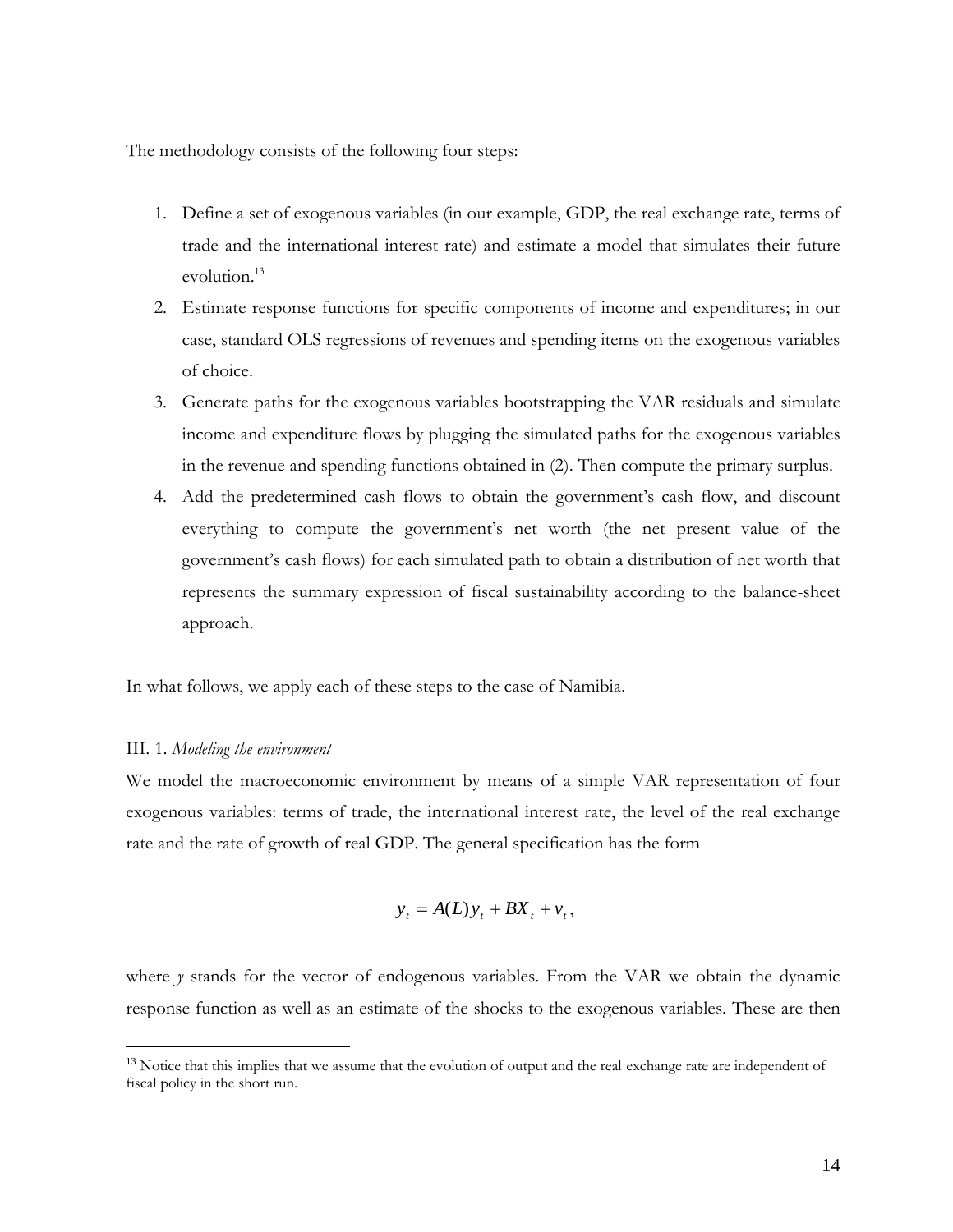used to compute a stochastic future path for the endogenous variables, bootstrapping from the joint distribution of shocks implied by the residual matrix *v*. Table 2 reports the VAR coefficients and Figure 1 the impulse response functions of interest. Here, the libor interest rate and the terms of trade are introduced as an exogenous variable and modeled separately as an independent AR (1) process and the period runs from 2004 through 2023, assuming that the 2021-2023 data complies with Namibia's fiscal forecasts presented in Ministry of Finance (2021).

|                       | Real exchange<br>rate equation | Output<br>growth<br>equation |
|-----------------------|--------------------------------|------------------------------|
| Real exchange rate L1 | $0.724***$                     | 0.0208                       |
|                       | (0.122)                        | (0.0860)                     |
| Output growth L1      | $-0.972***$                    | $0.472***$                   |
|                       | (0.238)                        | (0.168)                      |
| Libor rate L1         | $-0.00555$                     | 0.000170                     |
|                       | (0.00605)                      | (0.00427)                    |
| Terms of Trade L1     | $-0.00105$                     | $-0.00423***$                |
|                       | (0.00200)                      | (0.00141)                    |
| Constant              | 1.419**                        | 0.329                        |
|                       | (0.625)                        | (0.442)                      |

Table 2. VAR Coefficients

Standard errors in parentheses

\*\*\* p<0.01, \*\* p<0.05, \* p<0.1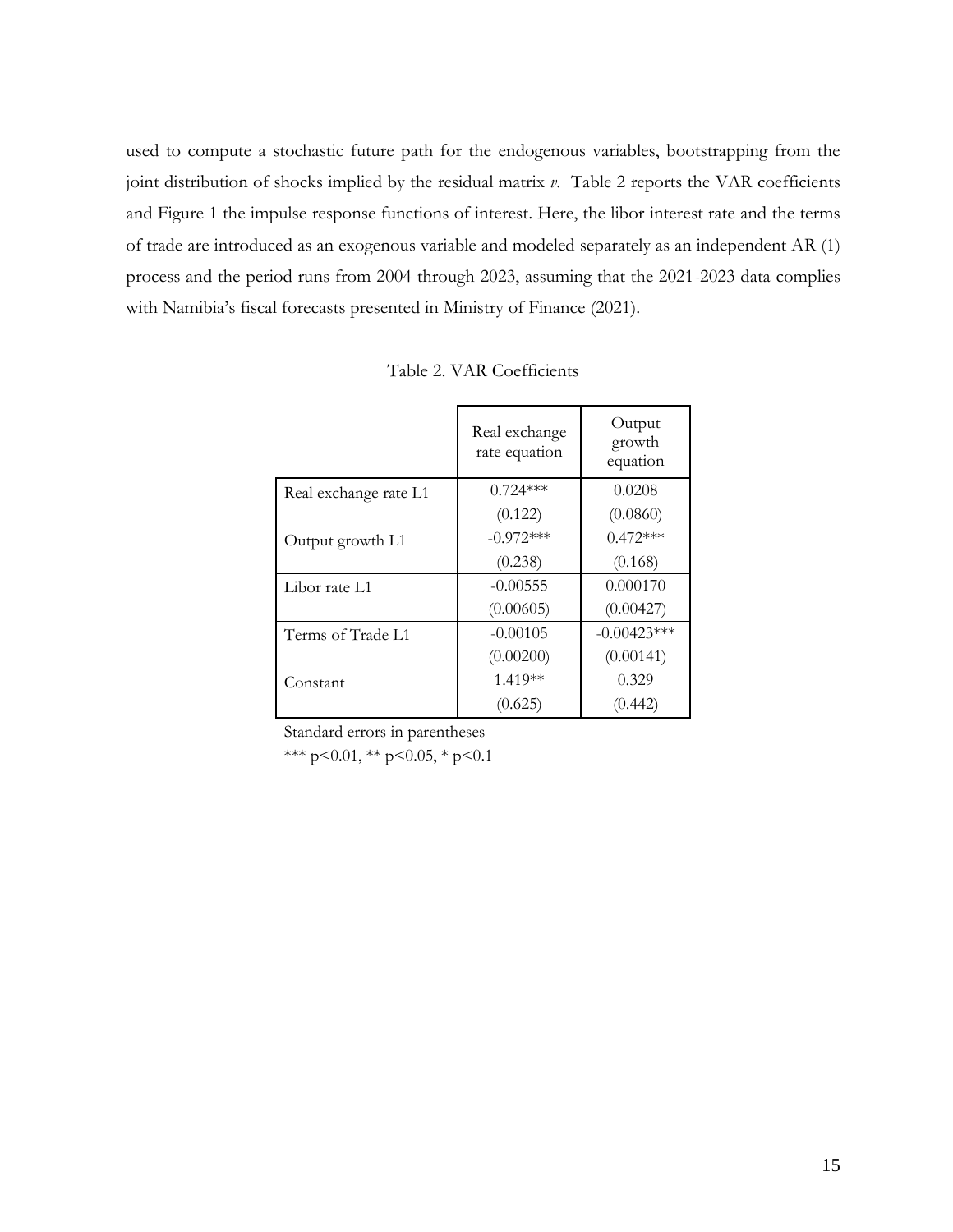

#### Figure 1. Impulse-Response for GDP and Real Exchange Rate

#### *III. 2. Modeling fiscal accounts as a function of exogenous variables*

#### *III.2.1 Taxes and current expenditures*

 $\overline{a}$ 

A critical part of our analysis refers to the sensitivity of income and expenditure lines in the balance sheet with respect to the exogenous variables in the VAR.<sup>14</sup> These sensitivities can be computed from historical data assuming that there is a relatively stable relation between, say, output growth and the real exchange rate and the tax or expenditure base. As noted, we do not model the deficit as a function of our exogenous variables based on historical data; rather, we break down the fiscal accounts into its individual revenue and expenditure components and estimate the elasticity of each of the latter with respect to the relevant exogenous variables. We

<sup>14</sup> For brevity, we will refer to both the *X*´s and the *y´*s as "exogenous" variables, as they are assumed to be independent from the fiscal accounts calculated below.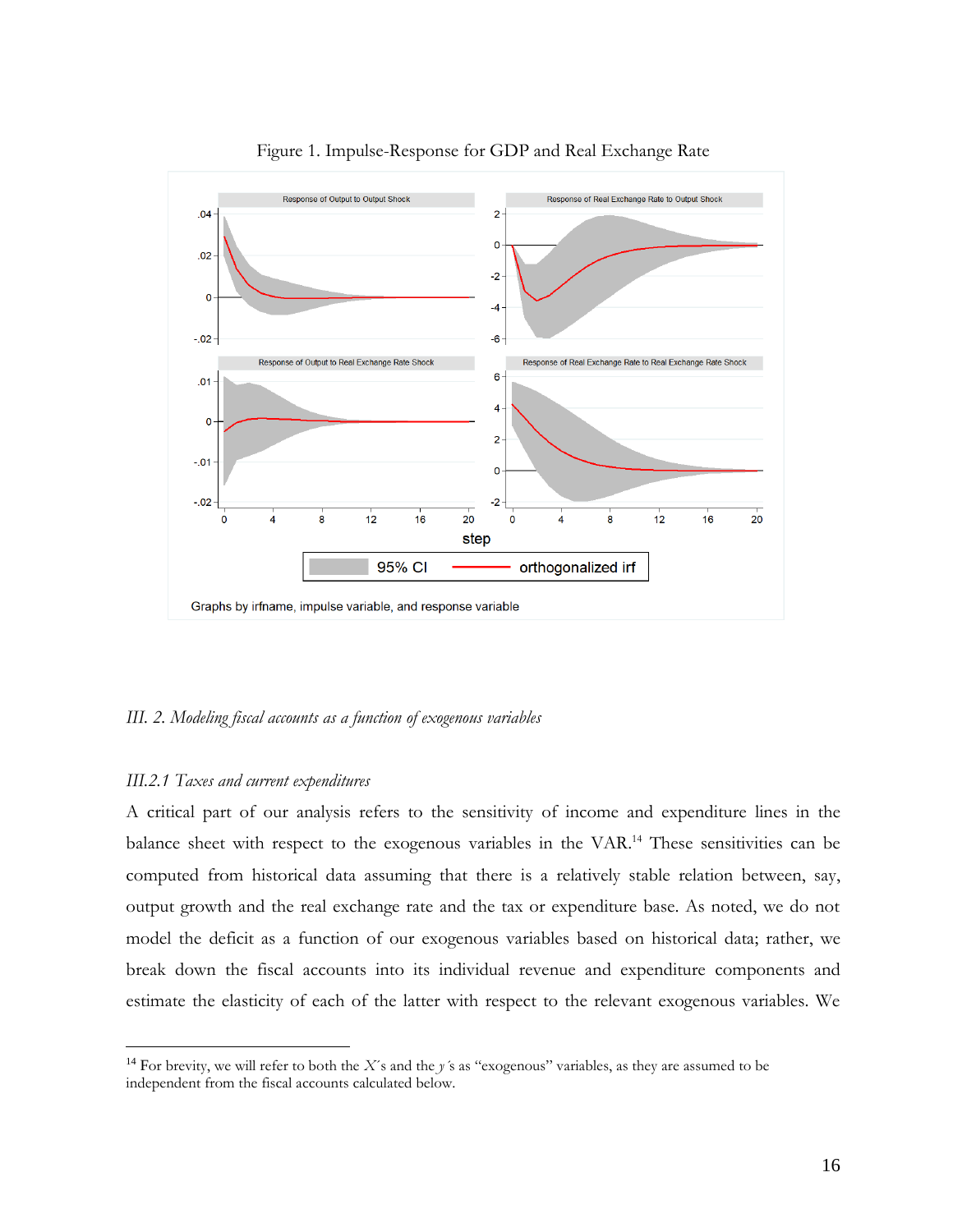then apply these elasticities to estimate future changes relative to the *current* value of the revenues and expenditures. In this way, we can estimate the deficit as a function of the exogenous variables for the *current* fiscal policy mix.

A general equation could be written for each source of revenue or expense:

$$
R_{it} = GDP_{t}t_{i}e^{\alpha_{i}q_{t}}e^{\beta_{i}\Delta gdp_{t}}e^{\chi\beta}e^{\epsilon_{it}},
$$
  
\n
$$
E_{it} = GDP_{t}s_{i}e^{\alpha_{i}q_{t}}e^{\beta_{i}\Delta gdp_{t}}e^{\chi\beta}e^{\epsilon_{it}},
$$
\n
$$
(5)
$$

where *R* (*E*) and *GDP* refer to nominal revenues (expenditures) and output,  $t(s)$  is the average *effective* tax (spending) rate which may change with real GDP (*gdp*), if tax compliance or public spending display cyclicality. Considering that  $e p*/p_{NT} = q$ , the specification assumes that each tax revenue and expense has a certain "tradability", understood here as their elasticity with respect to the real exchange rate.<sup>15</sup> Both the elasticity with respect to the real exchange rate and to real growth can be estimated by running a log version of equation (5) for each line of the primary surplus. The estimation equation for revenues is

$$
\ln\left(\frac{R_{it}}{GDP_t}\right) = \alpha_i q_{it} + \beta_i \ln \Delta g dp_t + \ln t_i + X\beta + \varepsilon_{it},
$$
\n(6)

where *X* stands for other exogenous variables that affect tax revenues or expenditure decisions.

In practice, the output and real exchange rate elasticities for income and expenditure data are estimated by studying the relationship between revenues and expenditures as percentage of GDP with output growth and the real exchange rate. Additionally, where there has been a sharp change in tax collection (though not on tax rates, as the estimation was deliberately done over periods of stable rates), a time trend is included.

<sup>&</sup>lt;sup>15</sup> This elasticity will be critical when we estimate the balance sheet vulnerability to a real depreciation in the next section.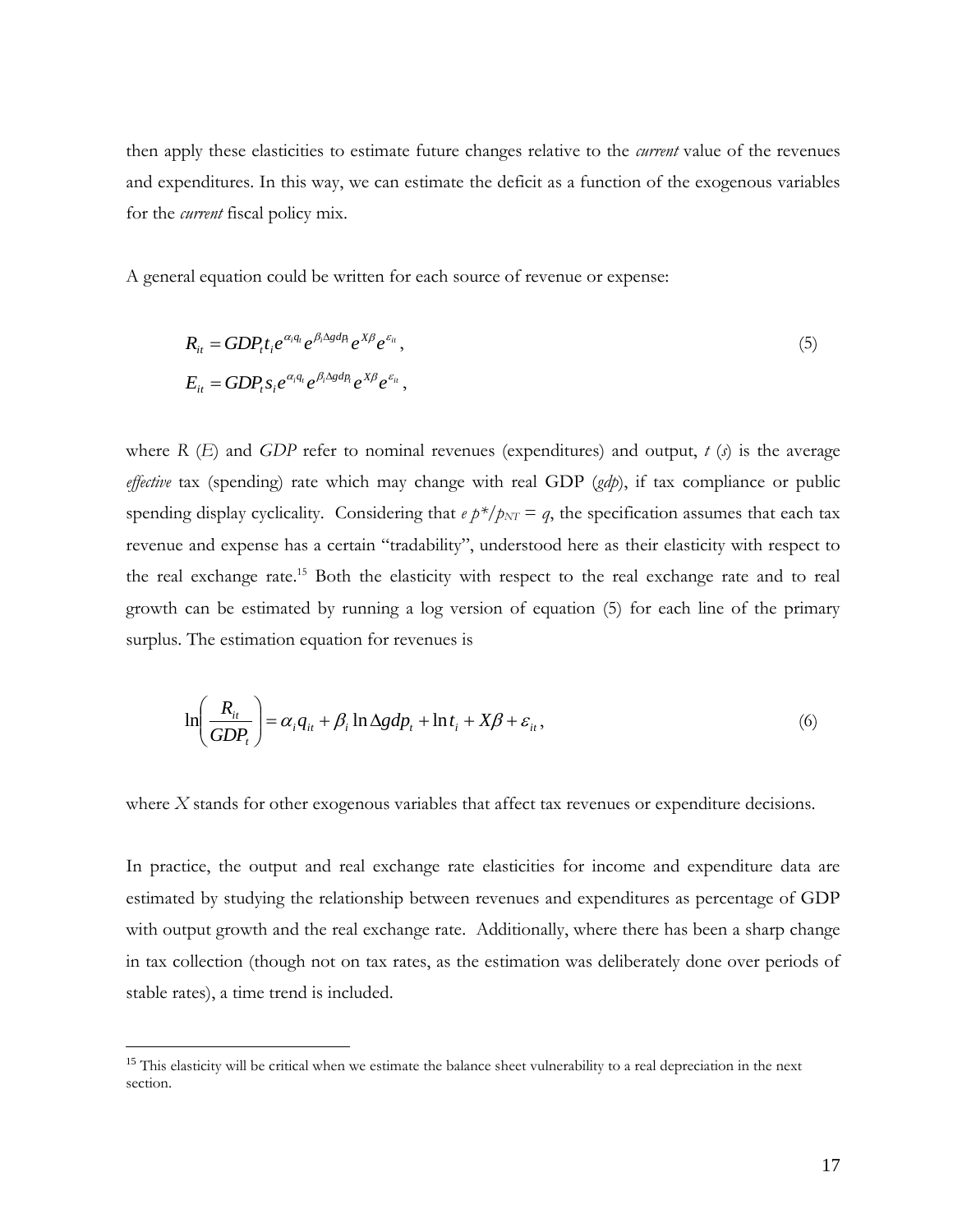Table 3 show how income and expenditure relate to gdp growth, the real exchange rate<sup>16</sup> and the terms of trade. The table shows some peculiar features. Value added tax and income tax increase as a share of GDP with output growth, as expected, but the coefficient is statistically significant on for the value added tax. The value added tax share in GDP falls with a real exchange rate appreciation, possibly as a result of the fact that non-tradable sector has lower taxes relative to the tradable sector. Surprisingly, trade taxes are not linked to the exchange rate, a feature specific to Namibia and related to the fact that trade taxes are associated to the wider SACU area trade flows. On the expenditure side government expenditure increase as a share of GDP when growth is high and decrease with a real appreciation, while interest payments naturally fall as a percentage of GDP with growth, and contrary to many other developing countries the ratio of interest to GDP falls with a depreciation, the result of a debt that is mostly denominated in local currency. Many components show very large and statistically significant trends that are associated to changes in fiscal policy in the initial years after independence. These trends will be a source of problem in our estimation as they cannot be projected into the indefinite future. Thus, the estimations will assume that this trend term is zero going forward, indicating that fiscal policy in Namibia has already matured.

|                          | Income<br>Tax | Trade Tax   | Value Added<br>Tax | Non Tax       | Current<br>Expenditur<br>e | Interest<br>Payments |
|--------------------------|---------------|-------------|--------------------|---------------|----------------------------|----------------------|
| Log (real exchange rate) | 0.0157        | $-0.0516$   | $-0.0495**$        | $-0.00243$    | $-0.228**$                 | $0.0473**$           |
|                          | (0.0179)      | (0.0517)    | (0.0177)           | (0.00842)     | (0.0958)                   | (0.0205)             |
| Growth of GDP            | 0.0334        | $-0.0697$   | $0.174***$         | 0.00815       | 0.0749                     | $-0.150**$           |
|                          | (0.0448)      | (0.129)     | (0.0441)           | (0.0210)      | (0.239)                    | (0.0512)             |
| Terms of Trade           | $-0.00009$    | 0.00108     | $-0.000921**$      | 0.0000353     | $-0.00387**$               | 0.000126             |
|                          | (0.000330)    | (0.000951)  | (0.000325)         | (0.000155)    | (0.00176)                  | (0.000377)           |
| Trend                    | $0.00187***$  | $-0.000543$ | $0.00104**$        | $-0.000523**$ | $0.00802$ ***              | $0.000859*$          |
|                          | (0.000396)    | (0.00114)   | (0.000390)         | (0.000186)    | (0.00212)                  | (0.000453)           |
| Constant                 | 0.0364        | 0.246       | $0.372***$         | 0.0354        | $1.648***$                 | $-0.213*$            |
|                          | (0.0953)      | (0.275)     | (0.0939)           | (0.0448)      | (0.509)                    | (0.109)              |
| R-squared                | 0.778         | 0.191       | 0.660              | 0.614         | 0.603                      | 0.800                |

Table 3. Income and expenditure sources and economic variables

<sup>&</sup>lt;sup>16</sup> Here, an increase in this variable implies an appreciation in real terms.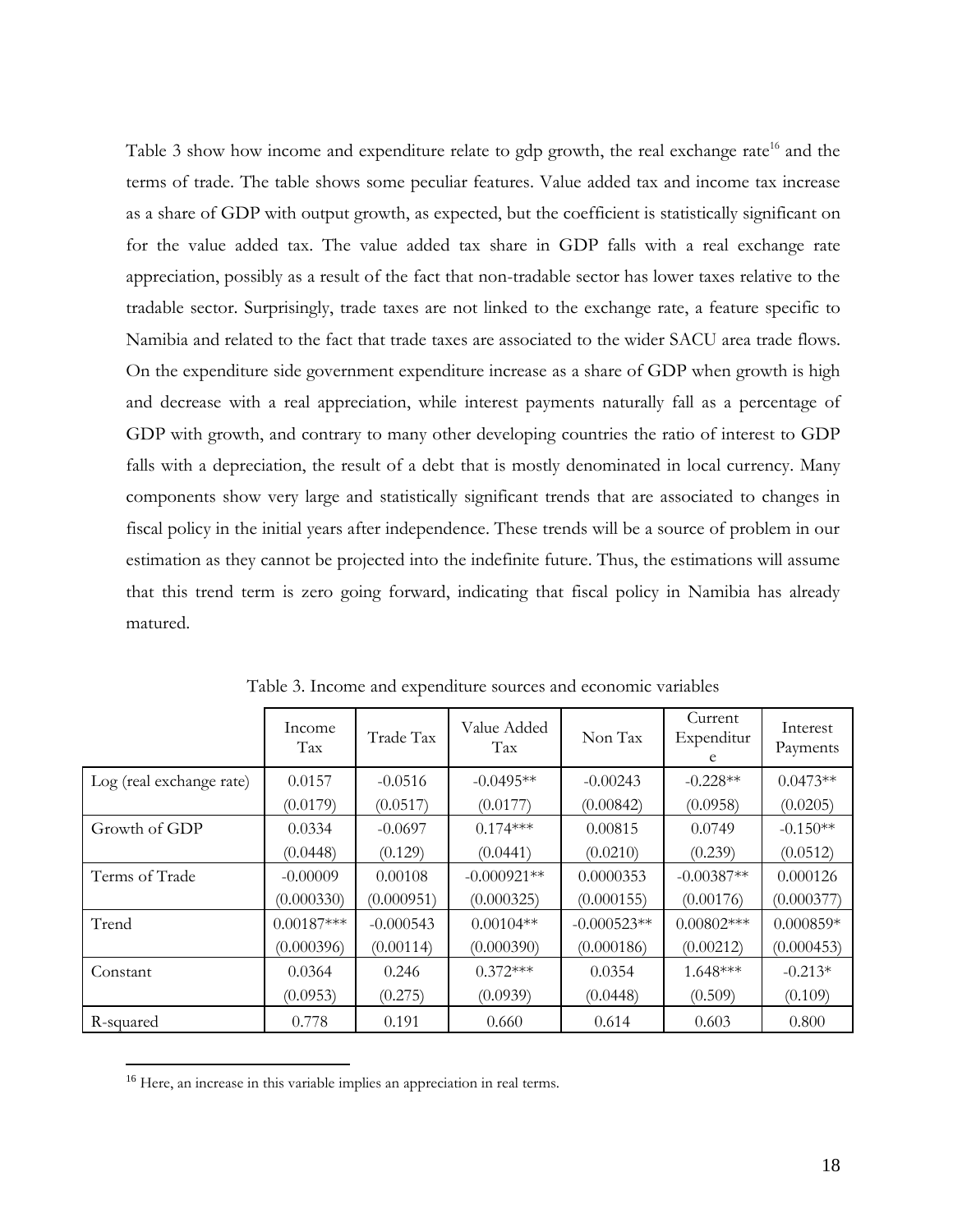The third step follows directly from steps 1 and 2. Using the most recent fiscal numbers of Namibia going through 2023, the exogenous variables are forecasted thereafter by bootstrapping the VAR residuals. Figure 2 shows the results of this exercise, with the corresponding standard errors in a fan-chart graphical representation (where the outer area covers 95% of the distribution). Cash flows beyond the  $20<sup>th</sup>$  year are computed as a perpetuity based on the steady state values of the exogenous variables.<sup>17</sup> These exogenous variables –more precisely, the 1000 simulations that underlie the charts– are used to generate a stochastic representation of the income and expenditure equations. Figure 3 report the results in fan chart form. Combining these scenarios with the response functions estimated in step 2, we simulate the fiscal flows consistent each of these simulated environments.

<sup>&</sup>lt;sup>17</sup> Steady state refers here to the steady state values of the VAR estimation.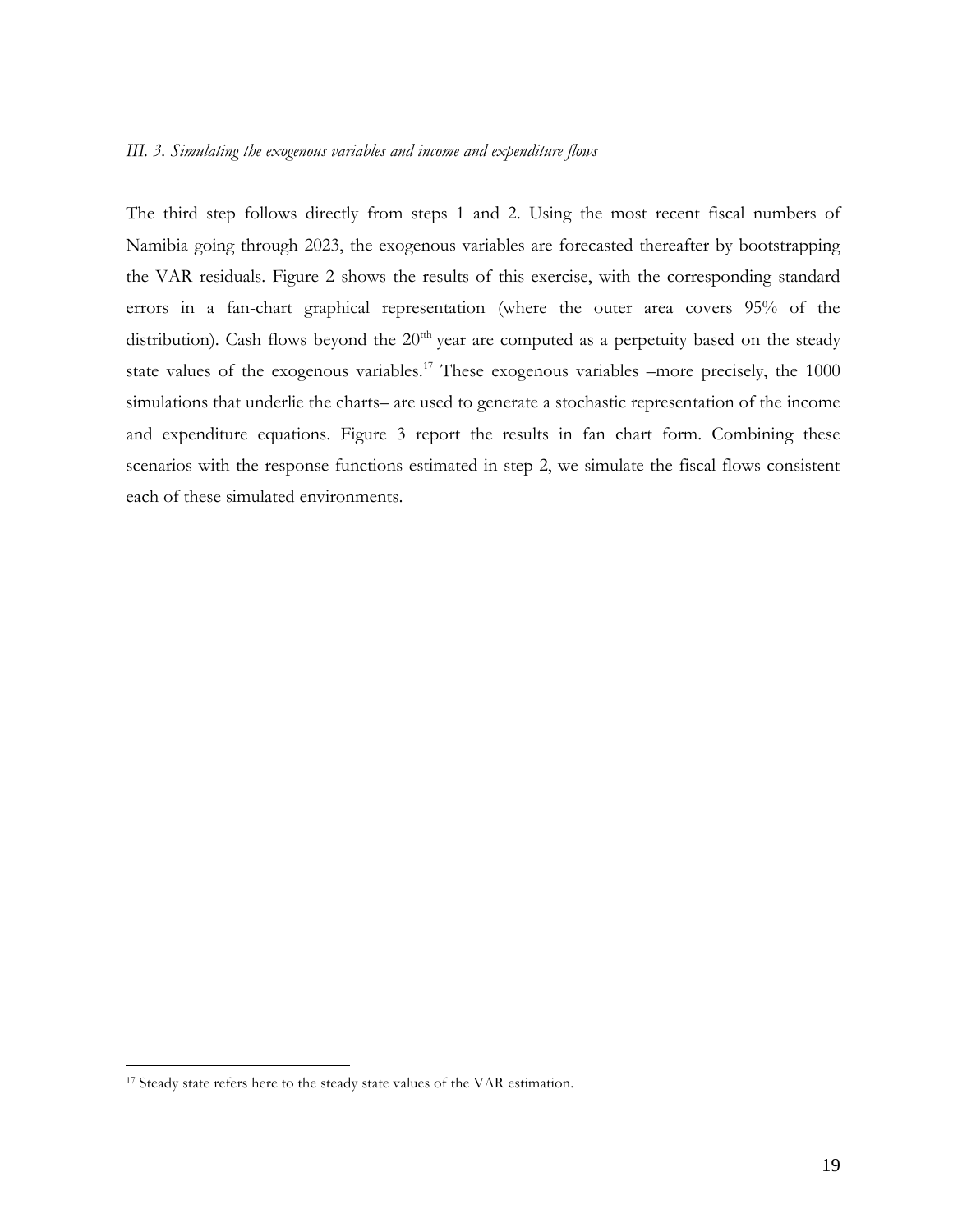

## Figure 2. VAR representation and AR (1) representation of exogenous variables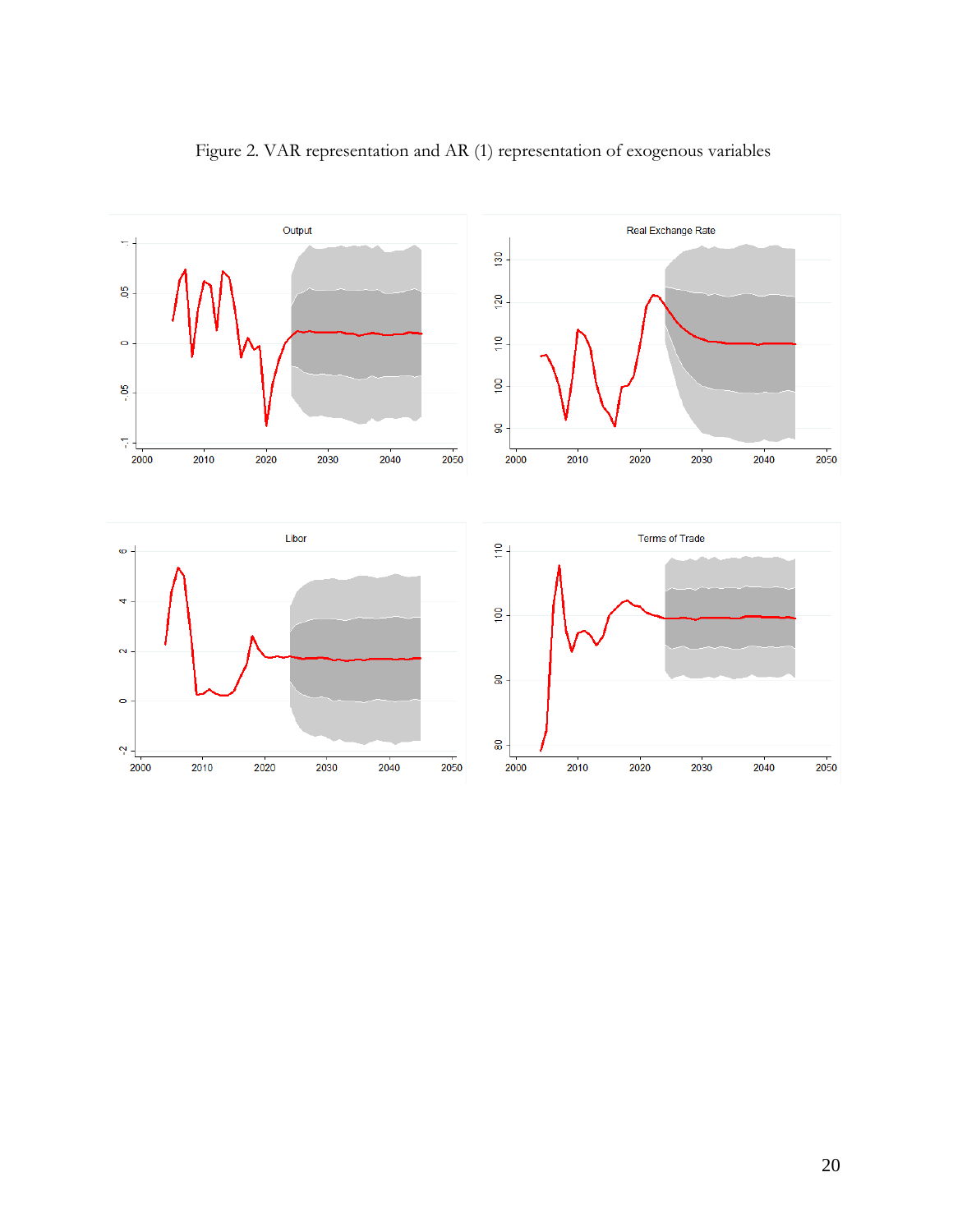

## Figure 3. Expenditures and income to GDP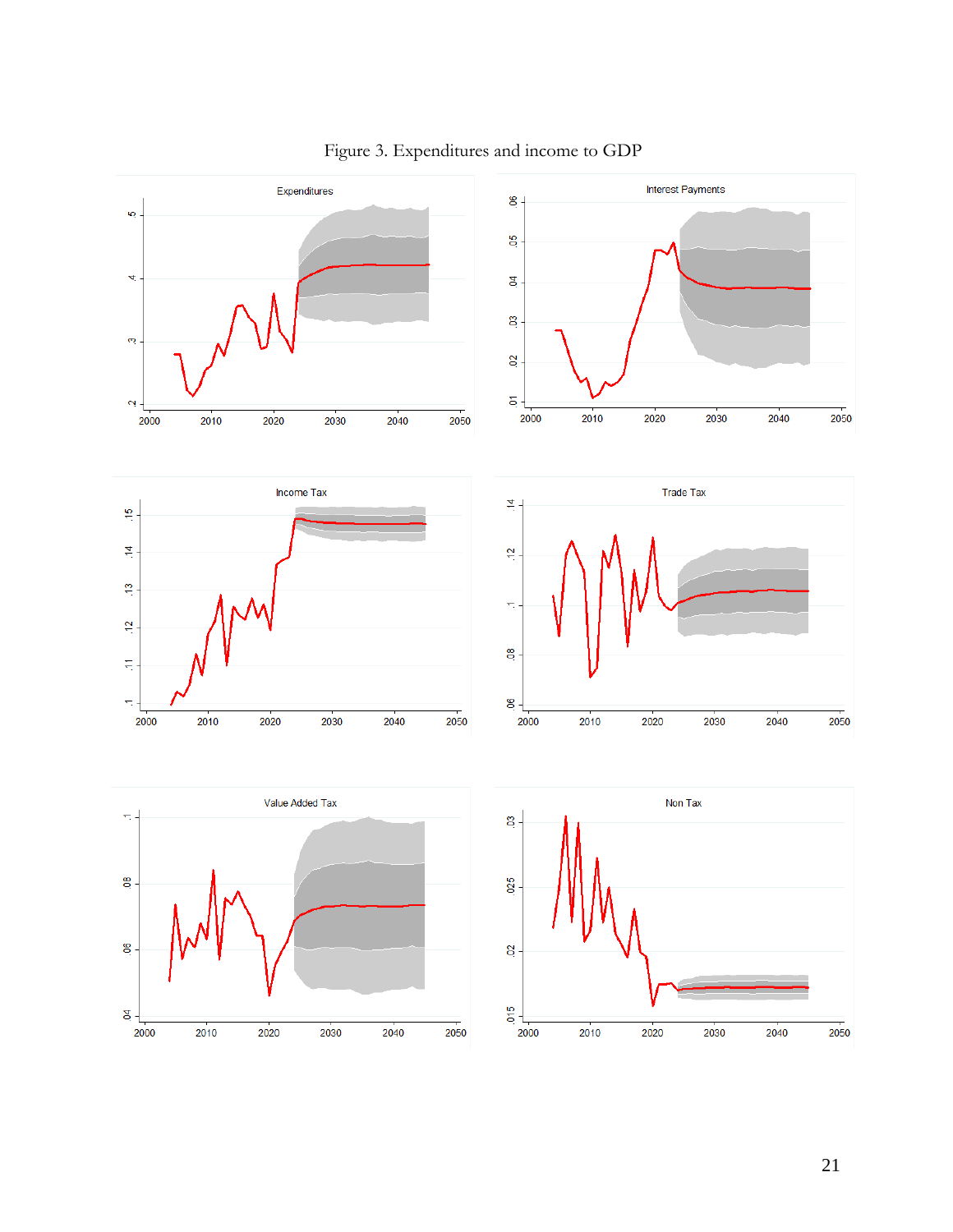#### *III.4. Putting it all together: estimating net worth*

The balance-sheet representation of the net worth breaks it down into its relevant components:

$$
V_{t}(x) = \sum_{t} \sum_{j} \frac{a_{jt}(x)}{(1+r)^{t}} - \sum_{t} \sum_{j} \frac{l_{jt}(x)}{(1+r)^{t}}
$$

where *a* and *l* denote, respectively, the different assets and liabilities identified in the balance sheet of Table 1, and *x* are the fundamental variables that determine the value of individual balancesheet items. The net-worth can then be computed by aggregating the income and expenditure flows simulated in step 3 into a primary surplus series discounting it to obtain the net present value.

#### III.4.1 *The discount rate*

 $\overline{a}$ 

From a methodological point of view, the definition of the rate to be used to discount the stream of fiscal cash flows is crucial. The problem is to some extent analogous to that of discounting the cash flow of a firm in order to obtain its net worth. Firm valuation typically uses the risk-adjusted discount rate that can be inferred from a pricing model of financial assets –often different ones for different cash flows. What is the logical equivalent in the case of government cash flows? Should we use different rates according to the nature of the flow? How can we evaluate the solvency of the government ruling out insolvency due to a liquidity run?

For a closed economy (autarky) a good approximation would be given by the modified golden rule (even if it differs from the discount rate of an individual or of the social planner).<sup>18</sup> In a financially integrated economy, the social rate of return would in principle be equal to the rate at which the country can borrow or lend in international markets, being the relevant rate the one which is currently binding (the borrowing rate for a net borrower; the lending rate for a net creditor).<sup>19</sup>

<sup>&</sup>lt;sup>18</sup> Recall that the modified golden rule includes a term to account for the fact that population is growing so that in the case of no discounting, by using the modified golden rule the central planner would generate a steady consumption profile across generations by generating a consumption stream that increases at the rate of population growth.

<sup>&</sup>lt;sup>19</sup> Note that this condition pertains to flows rather than stocks, and may be at odds with the net foreign asset position of the country. Assume a country with a fiscal surplus and a large debt maturing many years from now; if debt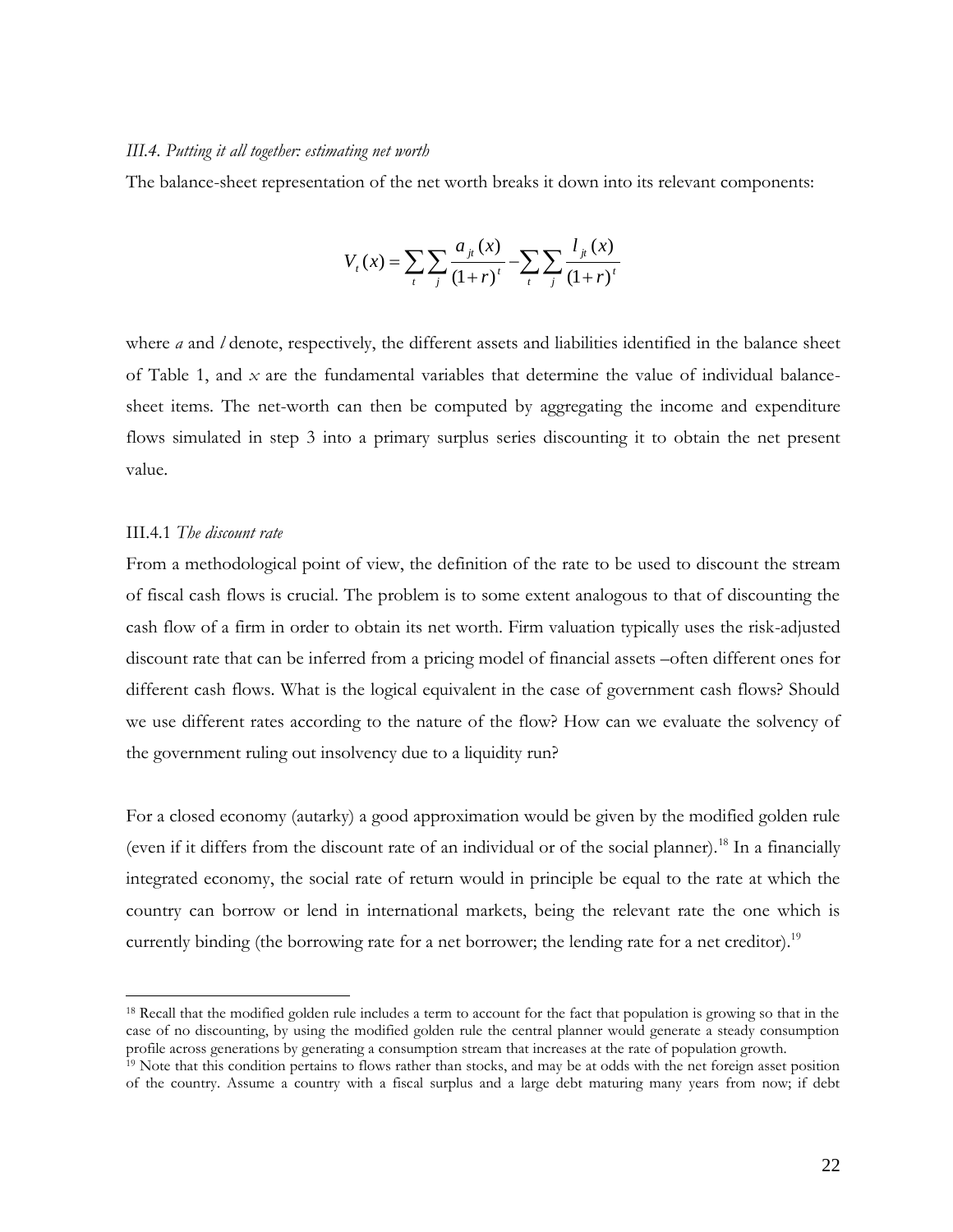However, this solution is still debatable. A borrowing rate that includes a sovereign credit risk premium (as it typically does in developing economies and in the standard debt sustainability evaluations) implicitly contradicts the question the exercise intends to answer, namely, what are the conditions under which the country never becomes insolvent? Clearly, in most cases there is an interest rate that, if high and persistent enough, makes debt dynamics explosive leading to insolvency.<sup>20</sup> To rule out the case of a self-fulfilling liquidity run that eventually evolves into an insolvency episode, we start by assuming solvency (hence, zero credit risk premium) and compute the distribution of net worth based on the international risk-free rate or, more precisely, the simulated path for the international risk-free rate.

#### III.4.2 *Computing net worth*

 $\overline{a}$ 

Note that the government's net worth should be computed based on the full simulated path for the relevant exogenous variables discounted using the simulated interest rate. To do that, we use the complete paths simulated in step 3 and compute the distribution of net worth at  $T=0$ . More precisely, each of the 1000 simulated paths delivers a net worth figure. A distribution of net worth is thus constructed based on these 1000 observations. The results are summarized in Figure 4, which reports the histogram for Namibia (expressed in terms of current GDP). The curve has a mean at around -6.8 GDPs and does not reach positive territory. Government net worth is strongly skewed to the left indicating the persistence of big primary deficits.

Also, the exercise delivers a median net worth close to -6.3 GDPs and, in the best case of -2.2 % of GDP. A look at the main components of public finances (Figure 3) shed light on this high figure: in the last years Namibia has increased its primary deficit through increases in total spending, maintaining a markedly lower trajectory on the revenue side. However, it is not the negative tail rather than the median that provides a measure of debt sustainability. In this regard,

buybacks are not allowed or are too costly, the fiscal surpluses would be invested abroad at the international rate reducing the negative foreign asset position of the country.

 $20$  Note that traditional studies assume, at the same time, that new debt will continue to pay current risk-adjusted borrowing rates, and that all the debt is actually repaid (to obtain the primary surplus needed to satisfy this hypothesis). This entails an implicit contradiction since certain repayment should eliminate the credit risk premium incorporated in the interest rate.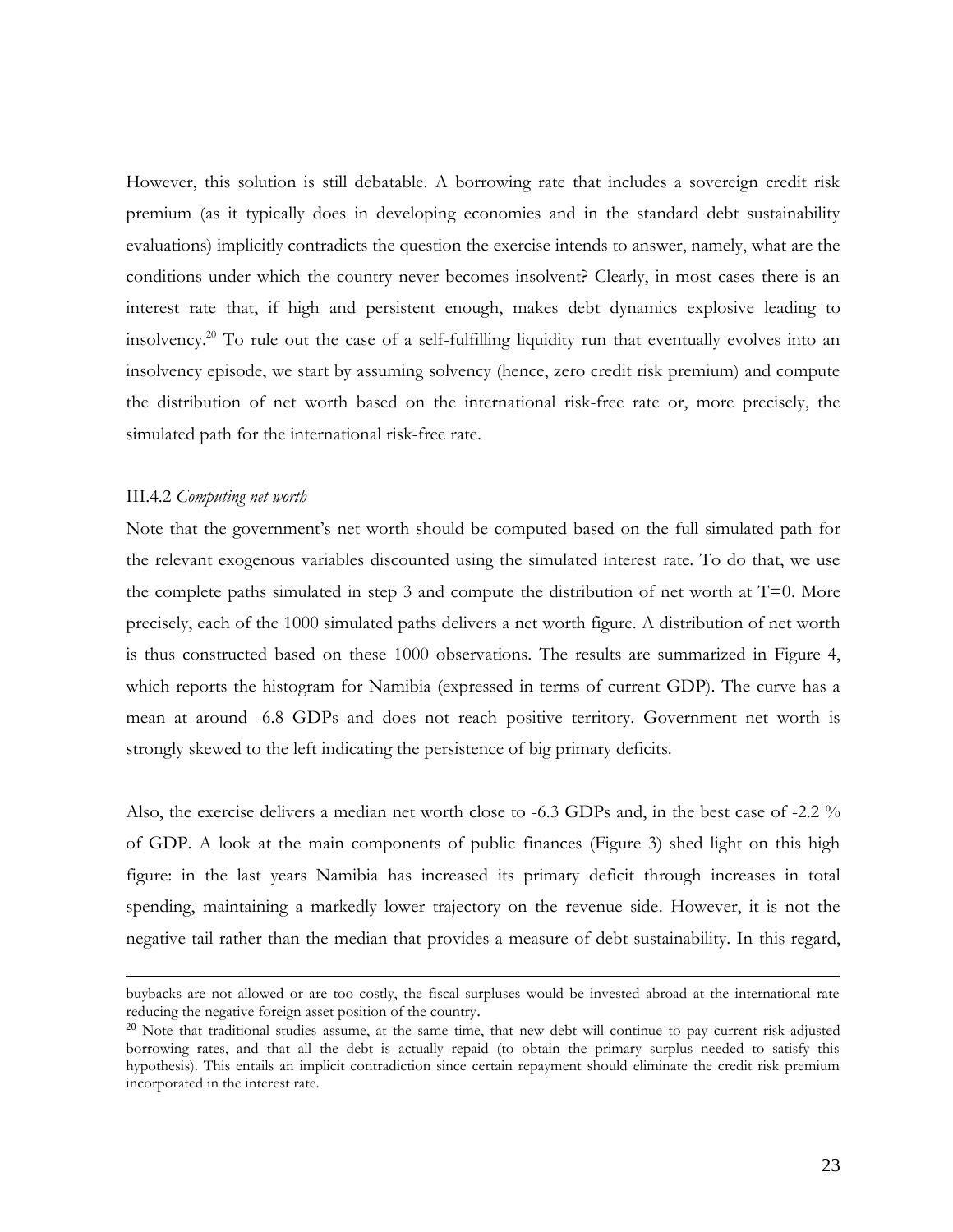Figure 4 shows that, under the *current* fiscal policy, Namibia is fiscally unsustainable in almost all states of the world. Needless to say, one could expect that, in light of these fiscal results, the government will be tempted to modify its fiscal stance in the future increasing taxes or cutting expenditures.

Figures 5 (a, b and c) shows how the model can be used to evaluate the fiscal sensitivity to large shocks in the exogenous variables. Here, for example, we simulate three different scenarios of additional GDP growth, to see how government net worth is modified. As can be seen, as the growth of the GDP increases, the net worth of the government moves to the left. This relatively counterintuitive result derives from two reasons, the fact that the elasticity of spending to GDP appears to be higher than that of revenues, and the impact of growth on the real exchange rate. The important practical implication is that growth will not solve the sustainability issue, which means that action needs to be taken.



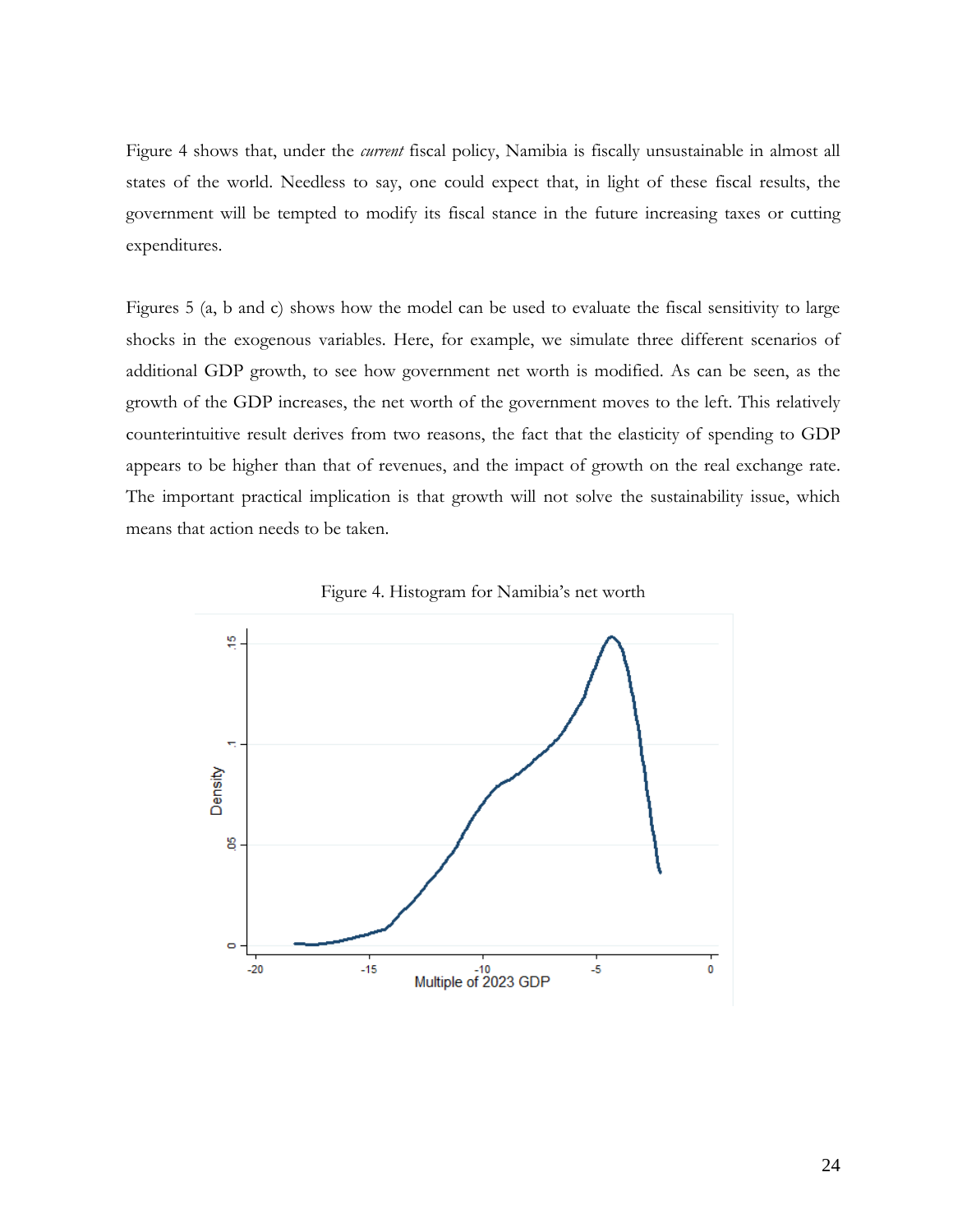

Figure 5b. Additional GDP Growth (2%)

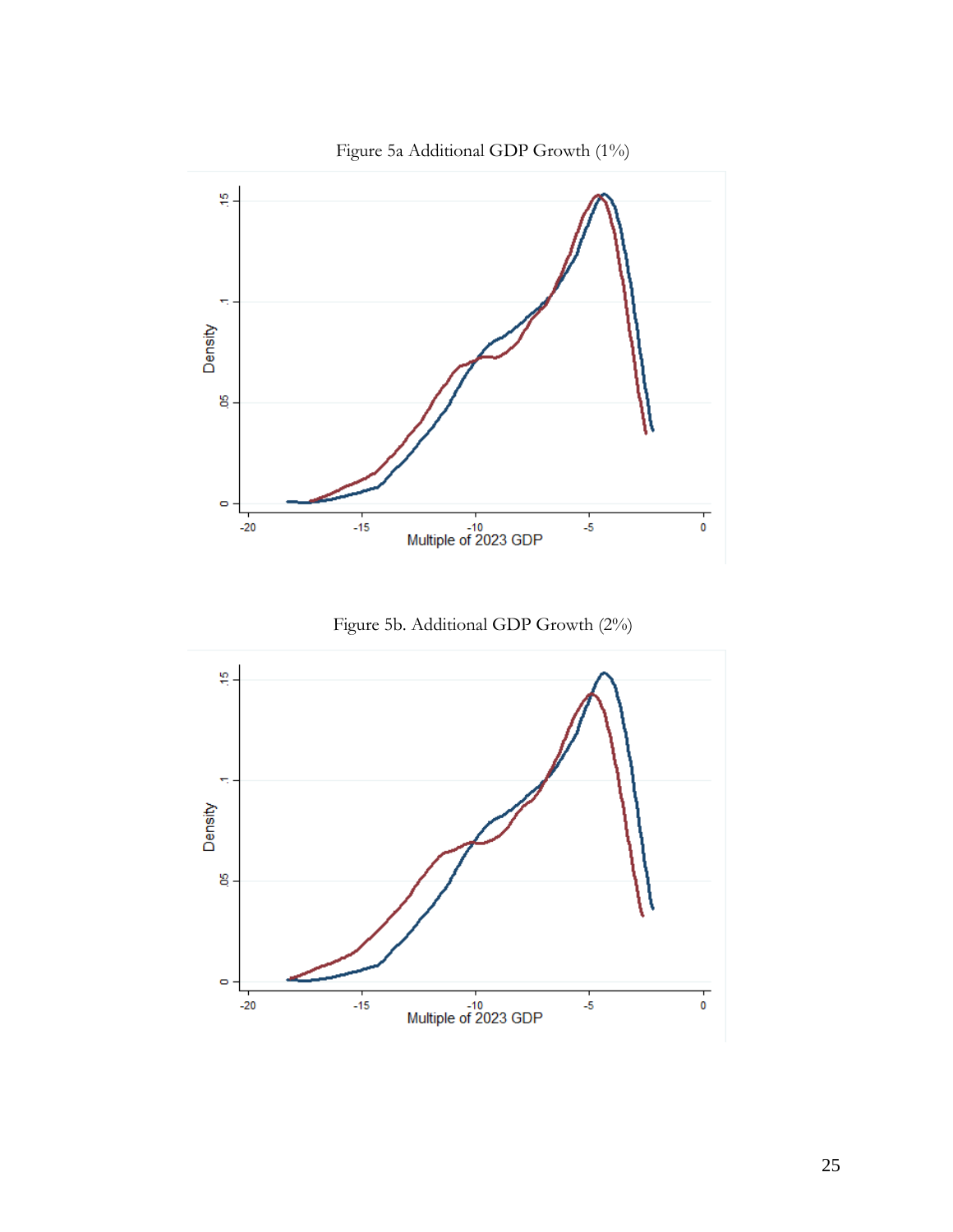

#### Figure 5c. Additional GDP Growth (3%)

#### *Real depreciations and fiscal sustainability*

An important part of our exercise is to show that the sensitivity of income and expenditure to the real exchange rate may differ squarely from what is implicitly assumed in the traditional analysis, since both expenditures and taxes are affected by changes in the real exchange rate making the overall effect uncertain. In the case of Southern African countries, most of the debt is denominated in local currency, so there is a belief that exchange rate depreciations would not affect sustainability.

Our methodology can be used to provide an additional check to this presumption, by stresstesting the system with a one-off large real exchange rate shock that phases out over time. The effect can be assessed dynamically in a simple way, as the resulting displacement of the distribution of net worth (Figure 6).

In the case of Namibia, we simulate a *temporary* 30% real depreciation between the first five years of the projection, and find that the government net worth moves to the left. Table 4 summarizes the results. The result then is that, in spite of debt being denominated in local currency, the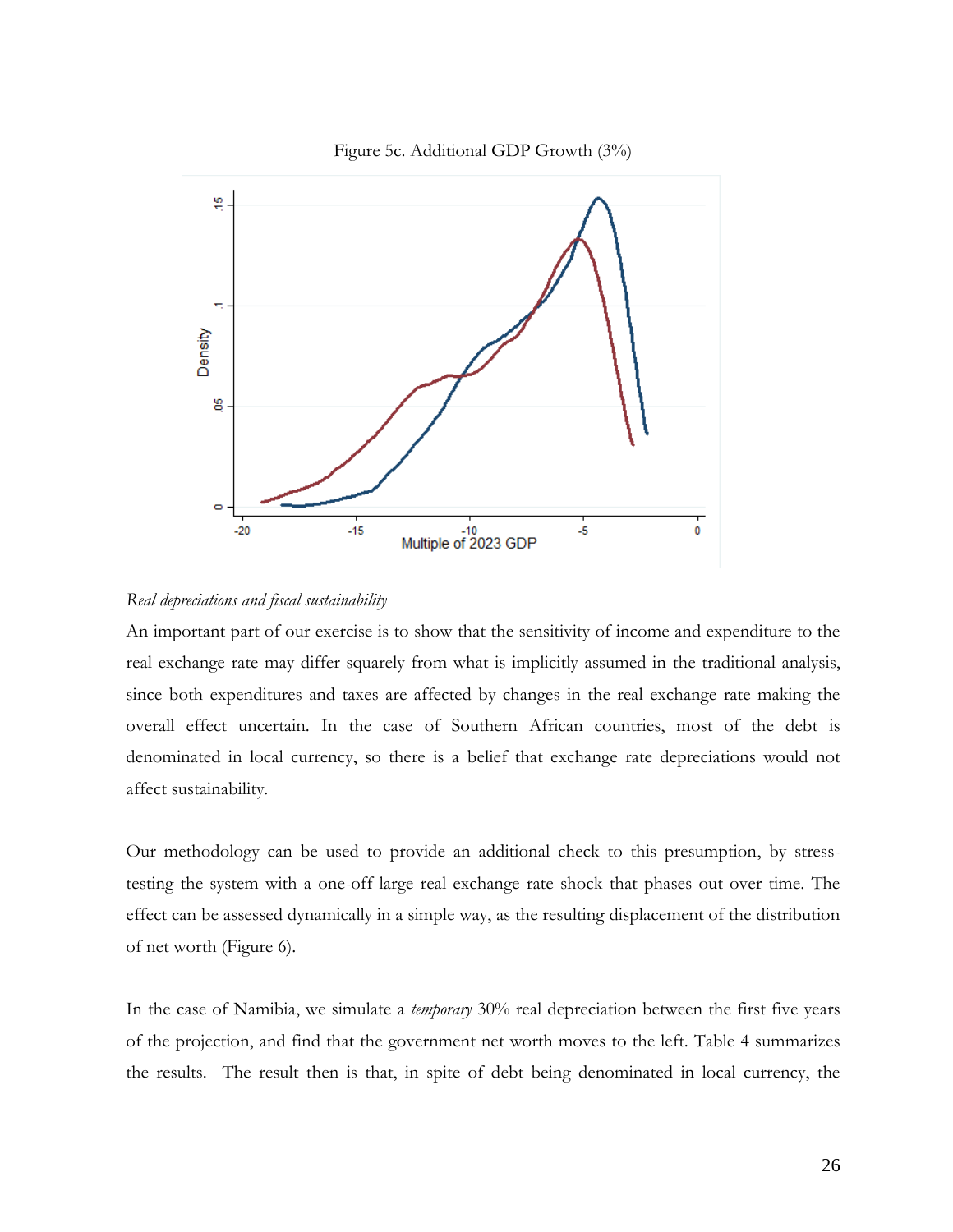government still is exposed to a deterioration in solvency as a result of real exchange rate depreciations. This suggests that skewing the debt denomination to local currency is the right choice and should even be deepened.

|             | <b>Basic</b><br>simulation | With an<br>exchange rate<br>shock |
|-------------|----------------------------|-----------------------------------|
| Mean        | $-6.846$                   | -7.999                            |
| Median      | $-6.307$                   | $-7.324$                          |
| Maximum     | $-2.229$                   | $-3.418$                          |
| Minimum     | $-18.285$                  | $-17.641$                         |
| Stand. Dev. | 2.973                      | 2.966                             |

Table 4. The effects of an exchange rate shock on Net Worth (as % of GDP)

Figure 6. Histogram for Namibia's net worth in response to a RER shock



#### *Expenditure containment*

The above exercises suggest that Namibia has still a way to go in terms of fiscal sustainability. What would a policy be that may restore such balance? Of course, the possible combinations are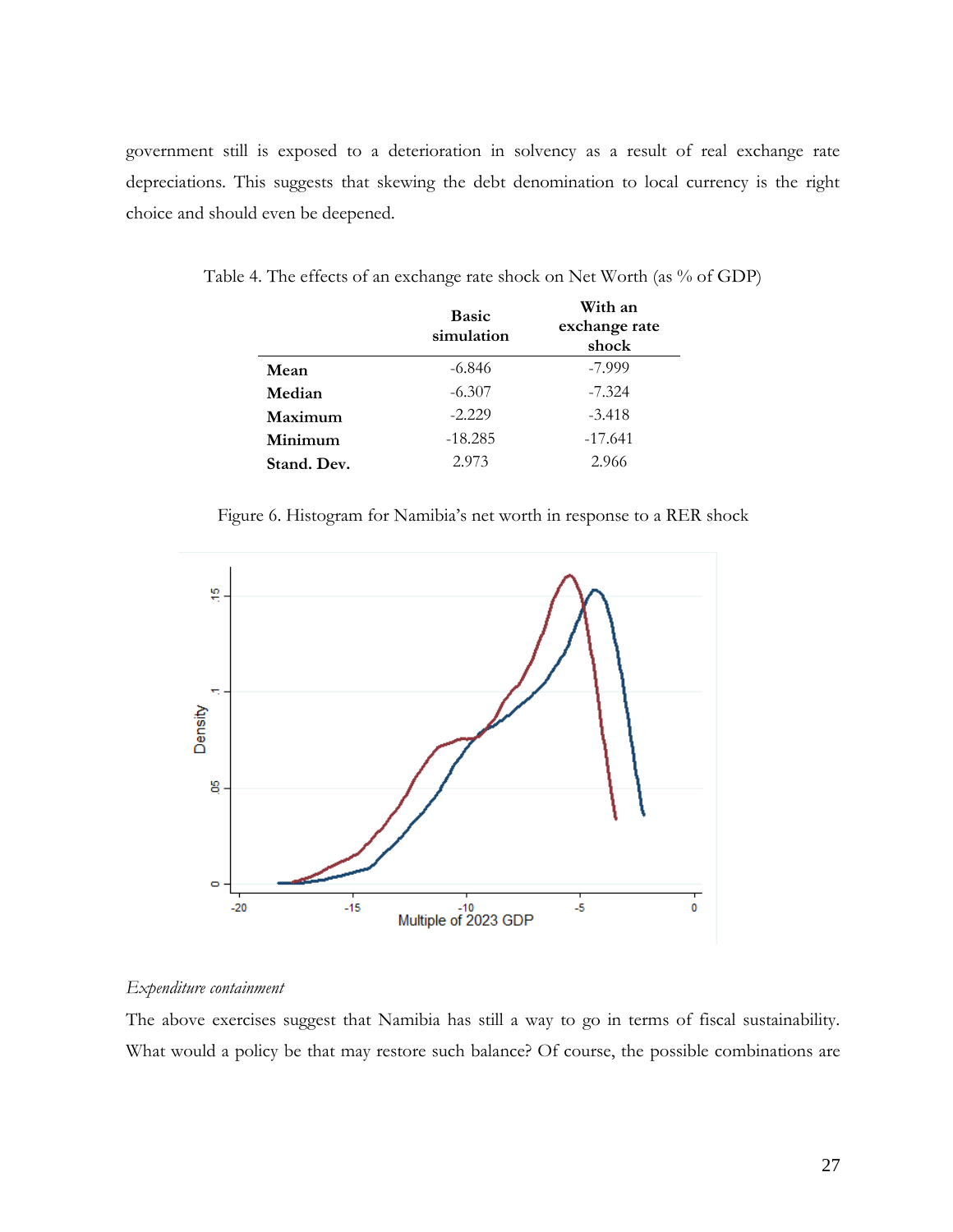many. For example, one way to do so is to increase expenditures at a pace slower than expected inflation. The impact is shown in Figure 7. In figure 7 we show three exercises, on in which growth of expenditures falls by 1,5% in real terms for five years after 2023. Given that wage spending is 50% of total spending this is equivalent to a fall in the public sector wage bill of 3% per year for five years, or, in other words, that wages remain almost, if not totally, nominally frozen. This leads to the middle histogram in Figure 7 where sustainability is restored. If *total* expenditures fall by 3% for five years, we obtain the histogram to the right which already places the fiscal situation in a region of strong sustainability.



Figure 7. Histogram for Namibia's net worth with expenditures fall

#### *IV. Conclusions*

In this paper, we used the balance sheet approach to assess Namibia´s fiscal sustainability based on the estimation of the country's net worth and its distribution as a function of a changing macroeconomic environment. The methodology allows to run specific counterfactual scenarios: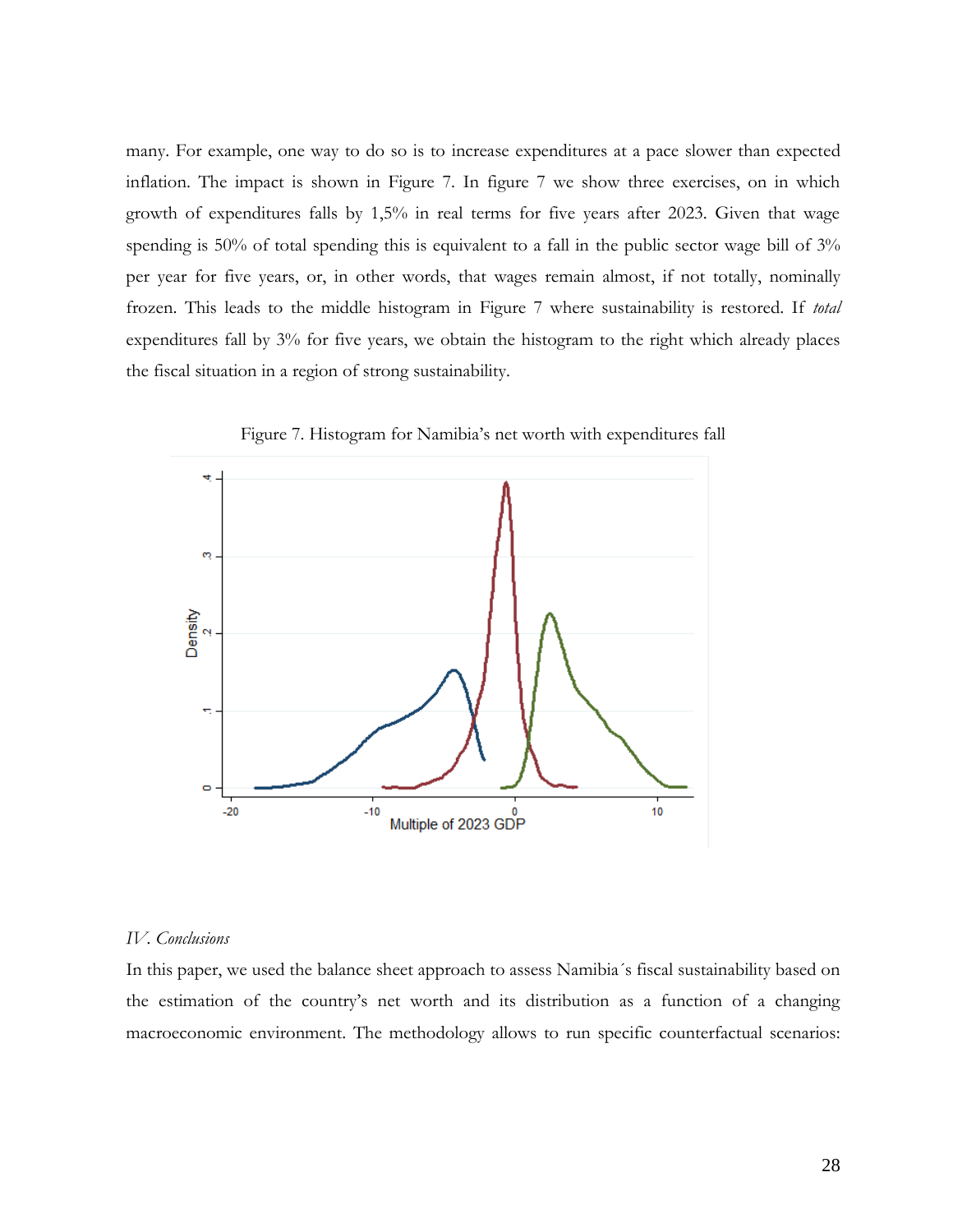the fiscal sensitivity to additional GDP growth and a real devaluation, as well as a way of assessing the impact of alternative fiscal policies to restore sustainability.

In the case of Namibia, we found that given the historical elasticities or revenues and expenditures, growth would further deteriorate the fiscal situation and so do real depreciations. These results have important practical implications. First, that policy makers should not expect that growth will solve their fiscal problems, second that their balance sheet remains exposed to real exchange rate shocks, a result that validates the strategy of denominating it´s debt in domestic currency. We also showed possible actions that may restore sustainability.

We believe that our analysis allows to evaluate public accounts within a framework that is at the same time stochastic and comprehensive of all the components of the government's balance sheet. By providing a comprehensive measure of fiscal policy it can usefully complement traditional approaches to price debt instruments or evaluate the benefits and scope of debt relief initiatives. The example reported here, hopefully motivates the application of similar exercises, for South Africa and other African economies.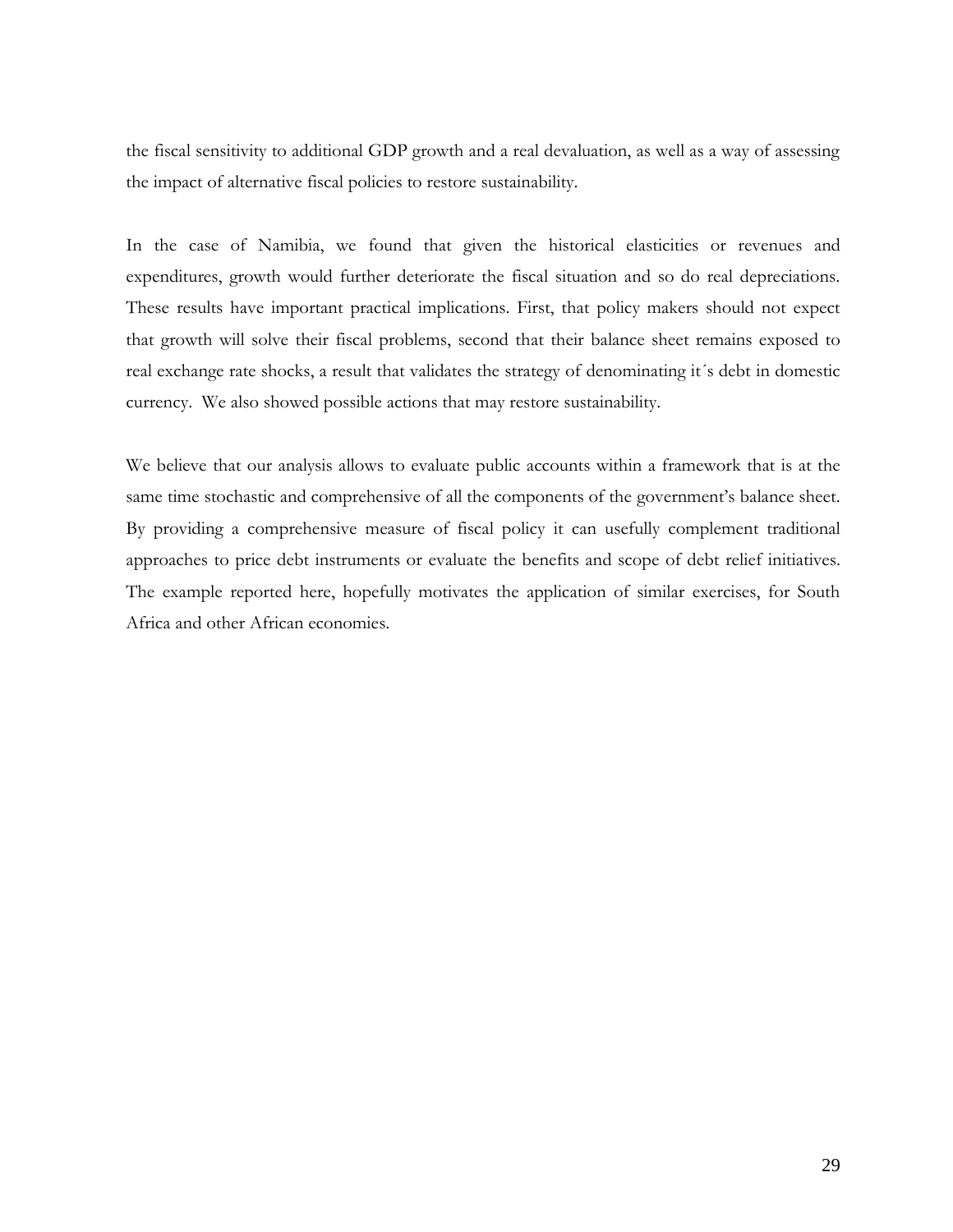#### **REFERENCES**

**Abbas, Ali, Alex Pienkowski and Kenneth Rogoff** (2019) "*Sovereign debt. A guide for economists and practicioners*", Oxford University Press.

**Abiad, Abdul and Jonathan Ostry.** (2005). *"Primary surpluses and sustainable debt levels in emerging market countries"* (Vol. 2005, No. 6, pp. i-18). International Monetary Fund.

**Alvarado, Carlos Días, Alejandro Izquierdo and Ugo Panizza**. 2004. *"Financial Sustainability in Emerging Market Countries with an application to Ecuador".* Inter-American Development Bank, Research Department, Working Paper No.5

**Barnhill, T. and G. Kopits.** 2003. *"Assessing Fiscal Sustainability under Uncertainty".* IMF Working Paper 03/79. Washington DC.

**Barro, Robert** (2020). *"R minus g"*, NBER Working Paper No. 28002.

**Bhinge, Manisha** 2007. "Evaluating the Impact of Contingent Liabilities on Debt Sustainability", Mimeo Kennedy School of Government.

**Blanchard, Olivier.** 1990. *"Suggestions for a new set of fiscal indicators"*. OECD Economics Department Working Papers, (79)

**Blanchard, Olivier.** 2019. *"Public debt and low interest rates"*. American Economic Review, 109(4), 1197-1229.

**Blejer, Mario and Liliana Schumacher.** 1998. *"Central Bank Vulnerability and the Credibility of Commitments –A Value-at-Risk Approach to Currency Crises".* Monetary and Exchange Affairs Department. Working Paper No. 98/65.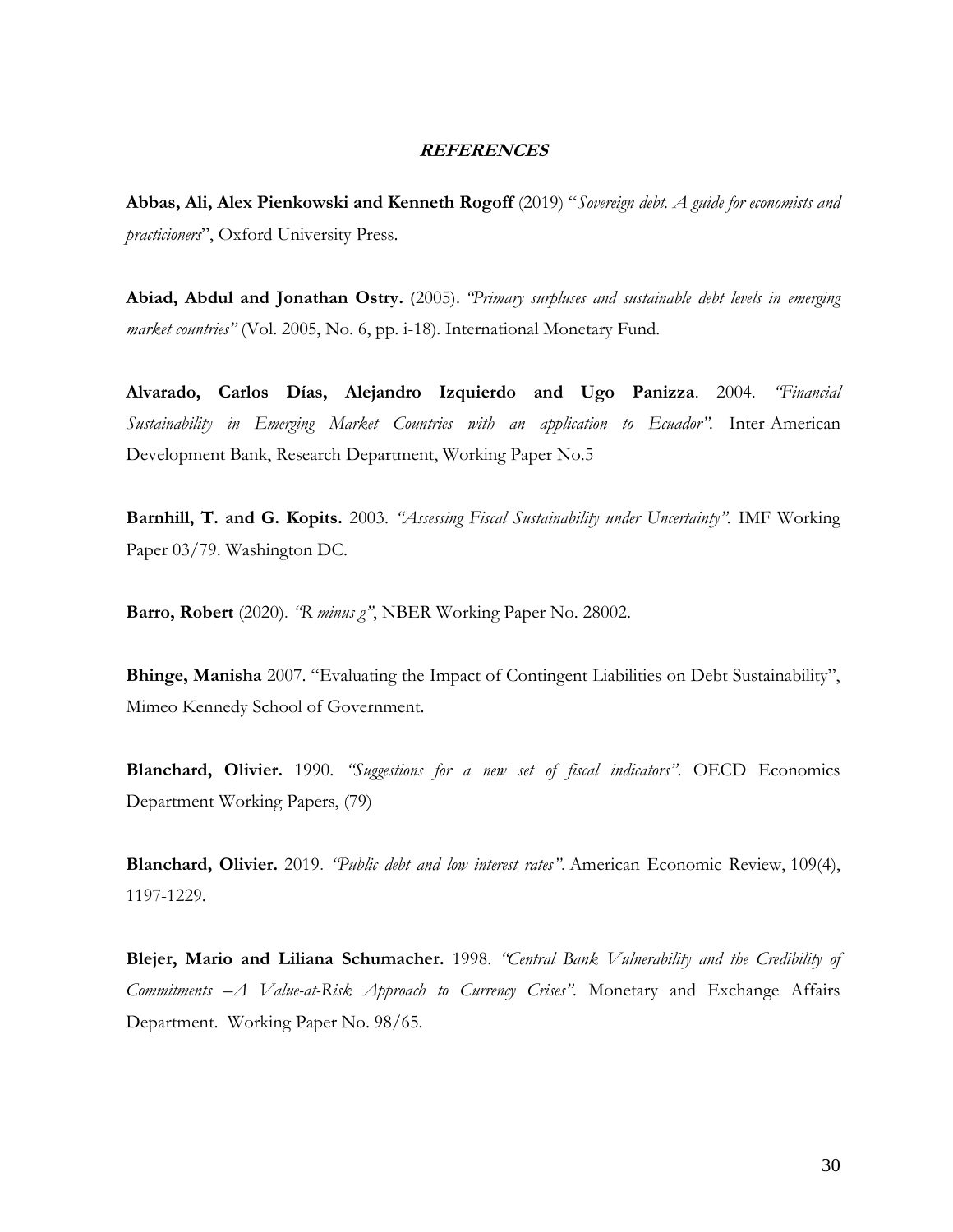**Bohn, Henning.** 1995. "*The sustainability of budget deficits in a stochastic economy"*. Journal of Money, Credit and Banking, 27(1), 257-271.

**Bohn, Henning.** 1998. *"The behavior of US public debt and deficits"*. The Quarterly Journal of economics, 113(3), 949-963.

**Broda, Christian and David Weinstein**. **2004**. *"Happy News from the Dismal Science: Reassessing Japanese Fiscal Policy and Sustainability"*, NBER Working Paper No. 10988.

**Brumm, Johannes, Laurence Kotlikoff and Felix Kubler**. 2020. *"Leveraging Posterity's Prosperity?"*. In AEA Papers and Proceedings (Vol. 110, pp. 152-56).

**Buiter, Willem.** 1985. *"Guide to Public Sector Debt and Deficits", Economic Policy: A European Forum*, Vol. 1, pp. 13-79.

**Buiter, Willem and Clemens Grifer** (2002). *"Sustainability & Stability as East meets EU The Accession Candidates and the Stability and Growth Pact."*

**Calvo, Guillermo A., Alejandro Izquierdo and Ernesto Talvi.** 2003. *"Sudden Stops, the Real Exchange Rate, and Fiscal Sustainability: Argentina's Lesson".* NBER Working Paper No. 9828.

**Caplin, Andrew and John Leahy**. 2004. *"The social discount rate".* Journal of political Economy, 112(6), 1257-1268.

**Celasun, Oxa, Xavier Debrun and Jonathan Ostry**. 2006. *"Primary surplus behavior and risks to fiscal sustainability in emerging market countries: A "fan-chart" approach."* IMF Staff Papers, 53(3), 401- 425.

**Chalk, Nigel and Richard Hemming**. 2000. "*Assessing fiscal sustainability in theory and practice"*. IMF Working Paper (WP/00/81).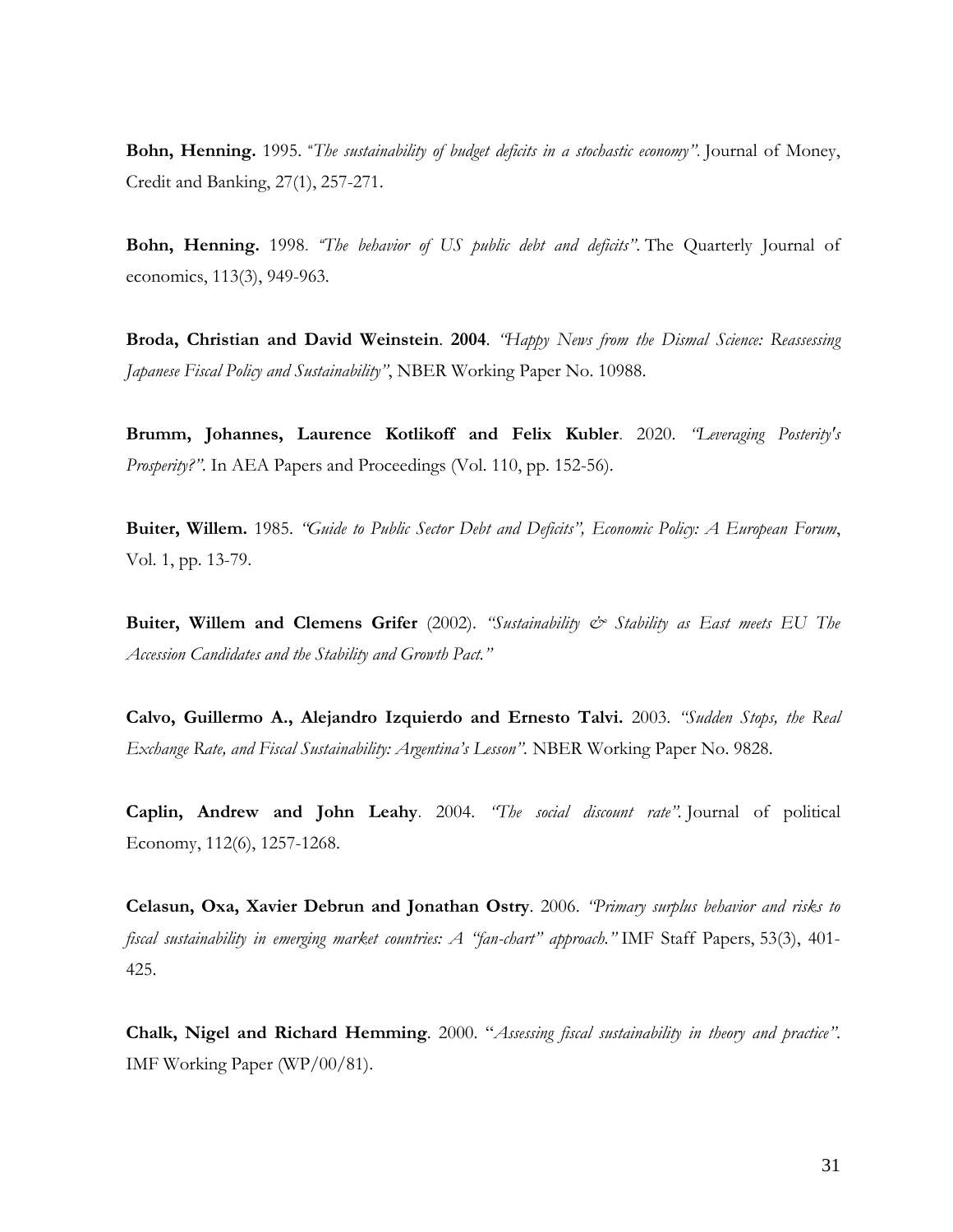**Cochrane, John**. 2020. *"Debt matters."* Blog: The grumpy economist. Available at: https://johnhcochrane.blogspot.com/2020/09/debt-matters.html

**Cowan, Kevin, Eduardo Levy Yeyati, Ugo Panizza and Federico Sturzenegger** 2006 *"Sovereign Debt in the Americas: New Data and Stylized Facts"*, IADB.

**Debrun, Xavier, Jonathan Ostry, Tim Willems and Wyplosz Charles. 2019.** *"Public debt sustainability".* Chapter 4 in: Abbas, Ali, Alex Pienkowski and Kenneth Rogoff, 2019, "Sovereign debt. A guide for economists and practicioners", Oxford University Press.

**Ferrucci, Gianluigi and Adrian Penalver**. 2003. *"Assessing Sovereign Debt under Uncertainty".* International Finance Division. Bank of England.

**García, Marcio and Roberto Rigobón.** 2004. *"A Risk Management Approach to Emerging Markets: Sovereign Debt Sustainability with an application to Brazilian data",* [Econometric Society 2004 Latin](http://ideas.repec.org/s/ecm/latm04.html)  [American Meetings](http://ideas.repec.org/s/ecm/latm04.html) 24, Econometric Society.

**Guidotti, Pablo E. and Manmohan S. Kumar.** 1991. *"Domestic Public Debt of Externally Indebted Countries"*. IMF. Occasional Paper No. 80. Washington DC.

**Hasanhodzic, Jasmina**. 2020. "*Simulating the Blanchard Conjecture in a Multiperiod Life Cycle Model"*. In AEA Papers and Proceedings (Vol. 110, pp. 149-51).

**Hausmann, Ricardo and Ugo Panizza** (2002) "The Mystery of Original Sin," Mimeo Kennedy School of Government.

**Levy Yeyati, Eduardo and Federico Sturzenegger.** 2021. *"A balance-sheet approach to fiscal sustainability".*